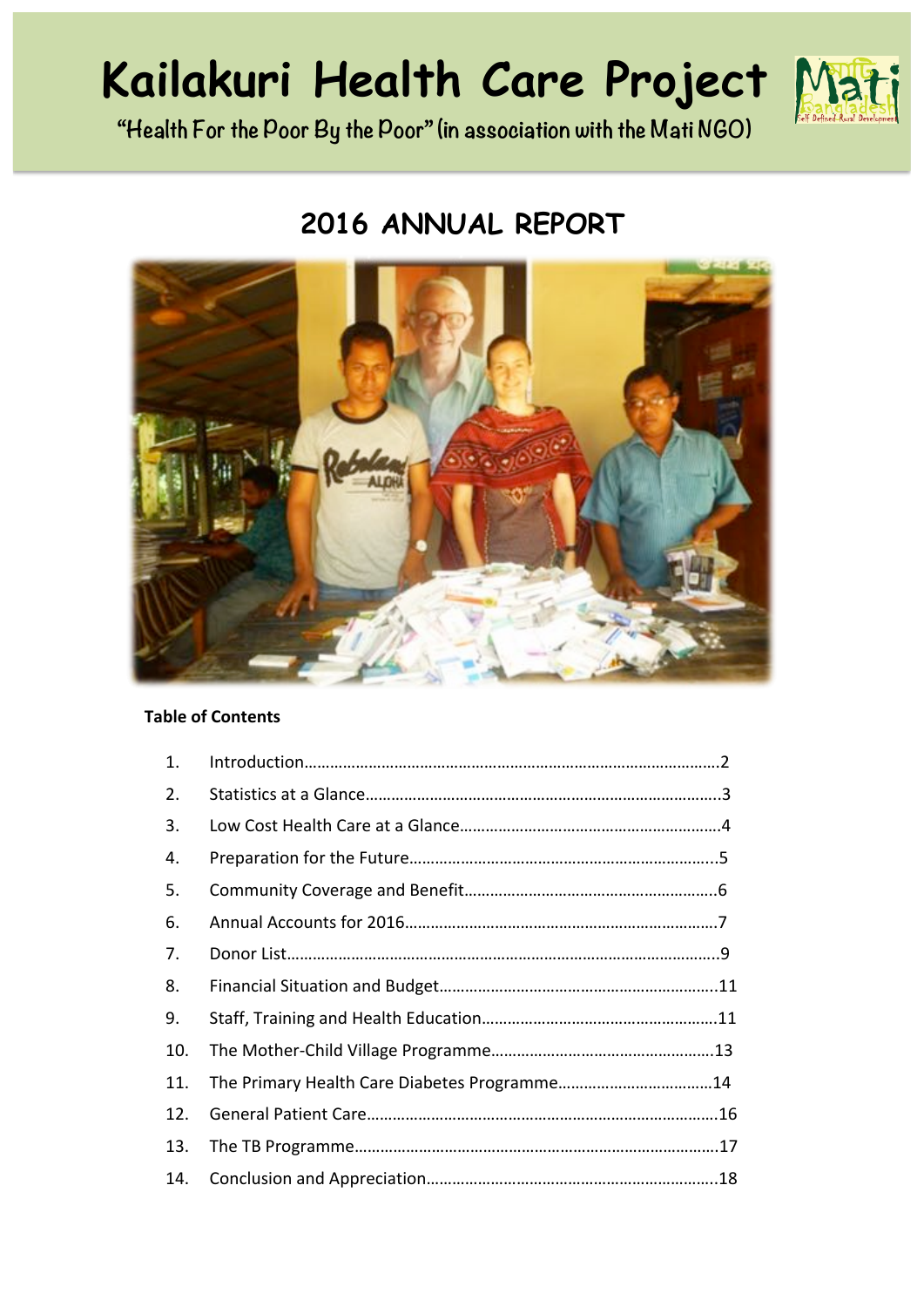### **1. Introduction:**

2016 has been our first full year without Dr Edric Baker ("Dr Bhai") leading the project and we certainly felt his absence. Many of the staff see dreams of him from time-to-time, and a wonderful video has been put together by UCA News, which you can see on You Tube at http://youtu.be/HgO0Ipam9tc or access from our Facebook page: www.facebook.com/kailakuri. We are dedicated to upholding Dr Baker's aim of "health care for the poor, by the poor" and ensuring that the sick and injured in our working area have access to treatment, despite their poverty. Dr Baker was especially concerned for poor diabetic patients, that they learn how to manage their diabetes and live a long and fulfilling life, free of health complications. These efforts are only possible with the support of committed donors who subsidise the treatment costs.

We are very conscious that we have been drawing on reserve funds to meet expenses. Despite a 3% decrease in overall expenditure our patient numbers are up 2% for 2016. In 2017, we are looking at additional ways to save funds and improve the project's efficiency, so that we can operate sustainably and retain a modest reserve. This may lead to a slight decrease in total patient numbers, as we are committed to maintaining a high standard of care and we need a certain paramedic-to-patient ratio to achieve this. We collect a small percentage of treatment costs from patients, according to their financial ability, as charging the full amount would make this inaccessible.

Two doctors from Gonoshashtaya Kendra (GK) continue to provide medical supervision on a two-monthly rotating basis and American doctors Jason and Merindy Morgenson have reached 100% of their funding target for their first term in Bangladesh so we expect them to arrive within a few months once the visa paperwork is completed. They intend to serve long-term at Kailakuri. In terms of personnel, one village supervisor retired in 2016 and we have now a total of 90 staff, excluding two Gonoshashtaya Kendra doctors and New Zealand volunteer Nadine Vickers. Former Project Advisor Dr Jenny Clarke has been promoted to a regional leadership position in New Caledonia and her colleague Sr Julienne Hayes-Smith kindly offered to take her place. She is an experienced nurse practitioner based in Dhaka, who pioneered the Safe Motherhood programme for CARITAS in Bangladesh. Sr Julienne also has a Masters degree in Development Studies and many years of experience in managing medical projects. She visits the project for a few days every month as well as remaining in phone, Skype and email contact.

In other news, Kailakuri Health Care Project is hoping to set up as an independent NGO. We have applied for Social Welfare Department registration and once this is granted we plan to apply to the NGO Bureau for registration and approval of a three-year budget (FD-6), allowing us to bring in foreign funds in the name of 'Dr Baker's Organisation for Well-Being'. Kailakuri's Project Manager Pijon Nongmin has been appointed as provisional Executive Director (ED), alongside an Executive Committee of nine members led by Chairwomen Mironi Hagidok. Most of the Executive Committee members are part of a Project Advisor Committee put together by Dr Baker in 2004, so they have plenty of experience in advising the Kailakuri project and they are integral to the future vision. They prepared a Constitution which was submitted to the Social Welfare Department. Senior paramedic Sujit Rangsa will continue in his role as Acting Medical Co-ordinator.

We hope that you will pray for and journey with us as we progress through each step of the process, which requires a lot of paperwork and permissions from government. In the meantime we intend to continue as a partner of Mati NGO, who hold the relevant Government authorisations for Kailakuri. Mati's leadership have been gracious in providing advice and supporting our decision to become independent. We have also received valuable guidance from other organisations and individuals close to us - you know who you are!!

and Sujit Rangsa (Acting Medical Coordinator) receive free medicines from Blue Roses Foundation **Front page:** Pijon Nongmin (Project Manager, provisional Executive Director), Nadine Vickers (English Communications)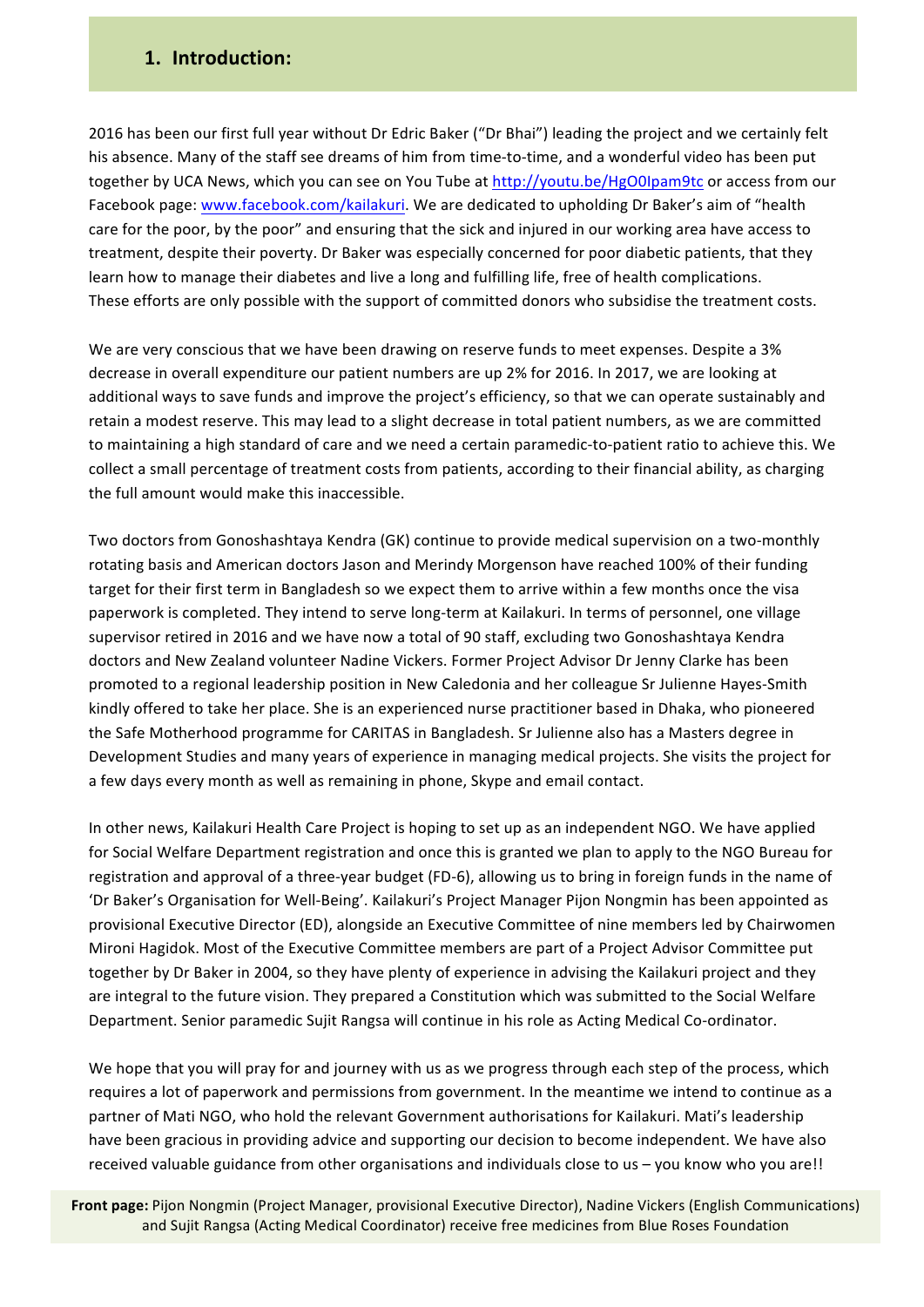# **2. Statistics at a Glance**

|    |                                                                                            | 2016       | % Increase | 2015       |
|----|--------------------------------------------------------------------------------------------|------------|------------|------------|
| 1. | The Village Mother-Child Health Programme (VHP):                                           |            |            |            |
|    | Number of Villages                                                                         | 22         | 10%        | 20         |
|    | Population                                                                                 | 18,442     | 0%         | 18,442     |
|    | End of Year Under 4 Year Old Care                                                          | 1,438      | 10%        | 1,308      |
|    | Number of Women Given Antenatal Care                                                       | 470        | $-5%$      | 495        |
|    | Number of Staff Assisted Deliveries                                                        | 181        | 2%         | 178        |
|    | (including women coming from outside the programme for assisted deliveries & CS referrals) |            |            |            |
| 2. | No. of Persons Receiving Health Education:                                                 | 28,000     | 4%         | 27,000     |
| 3. | <b>Outpatient Visits:</b>                                                                  |            |            |            |
|    | General                                                                                    | 25,294     | 5%         | 24,190     |
|    | <b>VHP</b>                                                                                 | 340        | 21%        | 280        |
|    | TB                                                                                         | 1,796      | $-7%$      | 1,936      |
|    | <b>Diabetes</b>                                                                            | 20,916     | 1%         | 20,808     |
|    | <b>Total</b>                                                                               | 48,346     | 2%         | 47,214     |
| 4. | <b>Inpatient Admissions:</b>                                                               |            |            |            |
|    | General                                                                                    | 1,130      | 8%         | 1,049      |
|    | <b>Diabetes</b>                                                                            | 457        | $-4%$      | 475        |
|    | <b>Total</b>                                                                               | 1,587      | 4%         | 1,520      |
|    |                                                                                            |            |            |            |
| 5. | <b>End of Year Diabetes Patient Numbers:</b>                                               | 1,803      | 5%         | 1,724      |
| 6. | No. of TB Patients Treated:                                                                | 105        | 13%        | 93         |
| 7. | No. of Surgical Transfer Patients:                                                         | 190        | 56%        | 122        |
| 8. | <b>Total No. of Staff:</b>                                                                 | 90         |            | 93         |
|    | (equivalent number of full-time staff = )                                                  | (125)      |            | (129)      |
| 9. | <b>Total Expenditure:</b>                                                                  |            |            |            |
|    | <b>BDT</b>                                                                                 | 23,165,000 | $-3%$      | 23,820,000 |
|    | <b>USD</b>                                                                                 | 293,228    | $-4%$      | \$305,385  |
|    | <b>NZD</b>                                                                                 | 413,661    | $-11%$     | \$467,059  |
|    | Euro                                                                                       | 275,774    | $-5%$      | 290,488    |
|    | GBP                                                                                        | 233,990    | 15%        | 203,590    |
|    |                                                                                            |            |            |            |

(Exchange Rate details - see next page)

Notes:

- 1. Shulakuri Union was divided into two unions in 2016, and the new union (which includes Kailakuri village) has been named Fulbagchala. For this reason, some 'paras' have become villages. So the number of villages has increased to 22, even though our working area has not grown.
- 2. Within the national TB programme, people are becoming more aware of the symptoms of extrapulmonary TB (outside of the lungs), and this is reflected locally with more patients seeking treament from KHCP. In 2016, 43% of our TB patients suffered from extra-pulmonary TB.
- 3. St Vincent's was unable to restart annual three-month surgical camps in 2016 because of the unstable political situation in Bangladesh but we have sent many surgical patients to Gonoshashtaya Kendra, who provide a 20% discount on patient treatment costs.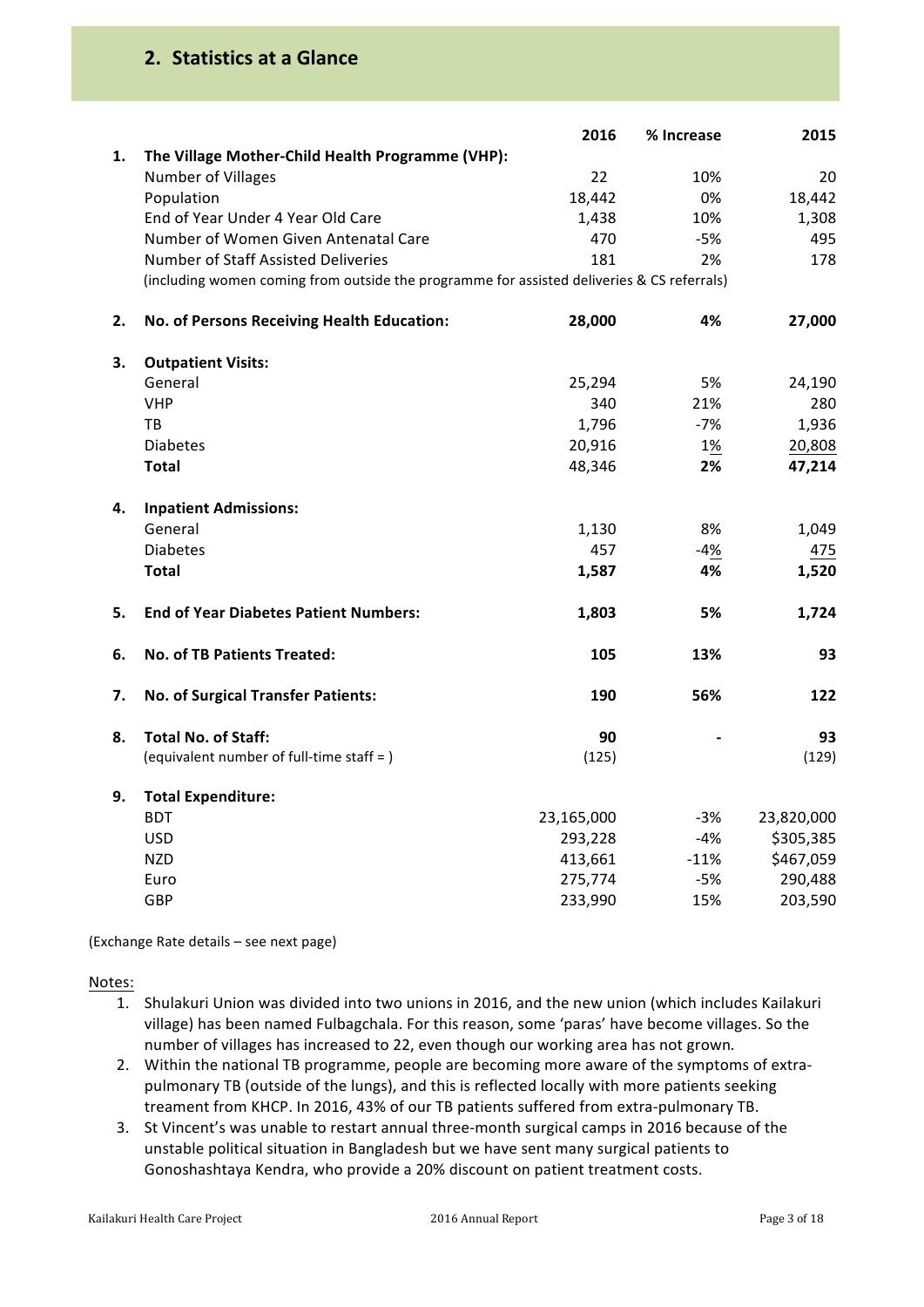# **3. Low Cost Health Care at a Glance:**

|    | <b>Low Cost Health Care</b>                                                                            | <b>BDT</b> | <b>USD</b> | <b>NZD</b>     | <b>Euros</b> |
|----|--------------------------------------------------------------------------------------------------------|------------|------------|----------------|--------------|
| 1. | Annual antenatal care in the home for one mother/<br>health nutrition care in the home for one child   | 1,150      | 15         | 21             | 14           |
| 2. | Six months multidrug treatment course for one TB<br>patient (cost to KHCP)                             | 1,740      | 22         | 31             | 21           |
| 3. | One general outpatient visit (including salary and<br>medications)                                     | 110        | 1          | $\overline{2}$ | 1            |
| 4. | Cost of keeping one inpatient admitted for one day<br>(incl. medication, food for patient & attendant) | 410        | 5          | 7              | 5            |
| 5. | Cost of supervision and treatment of one diabetes<br>patient for one year (cost to KHCP)               | 3,700      | 47         | 66             | 44           |
| 6. | Staff pay for 90 staff for one year                                                                    | 10,790,000 | 136,582    | 192,679        | 128,452      |
| 7. | Average pay, one staff member for one month<br>(including overtime)                                    | 9,400      | 118        | 168            | 112          |
| 8. | Average pay, one functional full time staff member<br>(125 functional full time staff, see note. 2)    | 6,900      | 87         | 123            | 82           |
| 9. | Total project expenditure for one year                                                                 | 23,165,000 | 293,228    | 413,661        | 275,774      |
|    | 10. Approximate cost per person touched (appr 28,000)                                                  | 830        | 11         | 15             | 10           |
|    | 11. Fixed expenditure (total salary bill) per person touched                                           | 385        | 5          | 7              | 5            |

#### **2016 Exchange rates:**

**USD** 1 = 79 BDT (2015- 78), **NZD** 1 = BDT 56 (51) **Euro** 1 = BDT 84 (82) **GBP** 1 = BDT 99 (117)

#### **Notes:**

1. Many of the 90 staff work overtime so that the functional fulltime staff number is 125. The annual individual salary increment was 8%, but our salary bill was 5% less than 2015 as staff did not cash in their annual holidays, the overtime bill was reduced, one staff retired and two worked part-time.

#### **Dr Edric Baker's Biography**

In June 2016 we hosted Kate Day and her mother Faith Alexander for one month at Kailakuri. Kate held over 100 interviews with Edric's friends, colleagues and patients as well as a number of NGO and government officers. She is writing a biography on Edric's life.

Photo: Dr Tarif, Kate, Faith and Pijon (Project Manager)

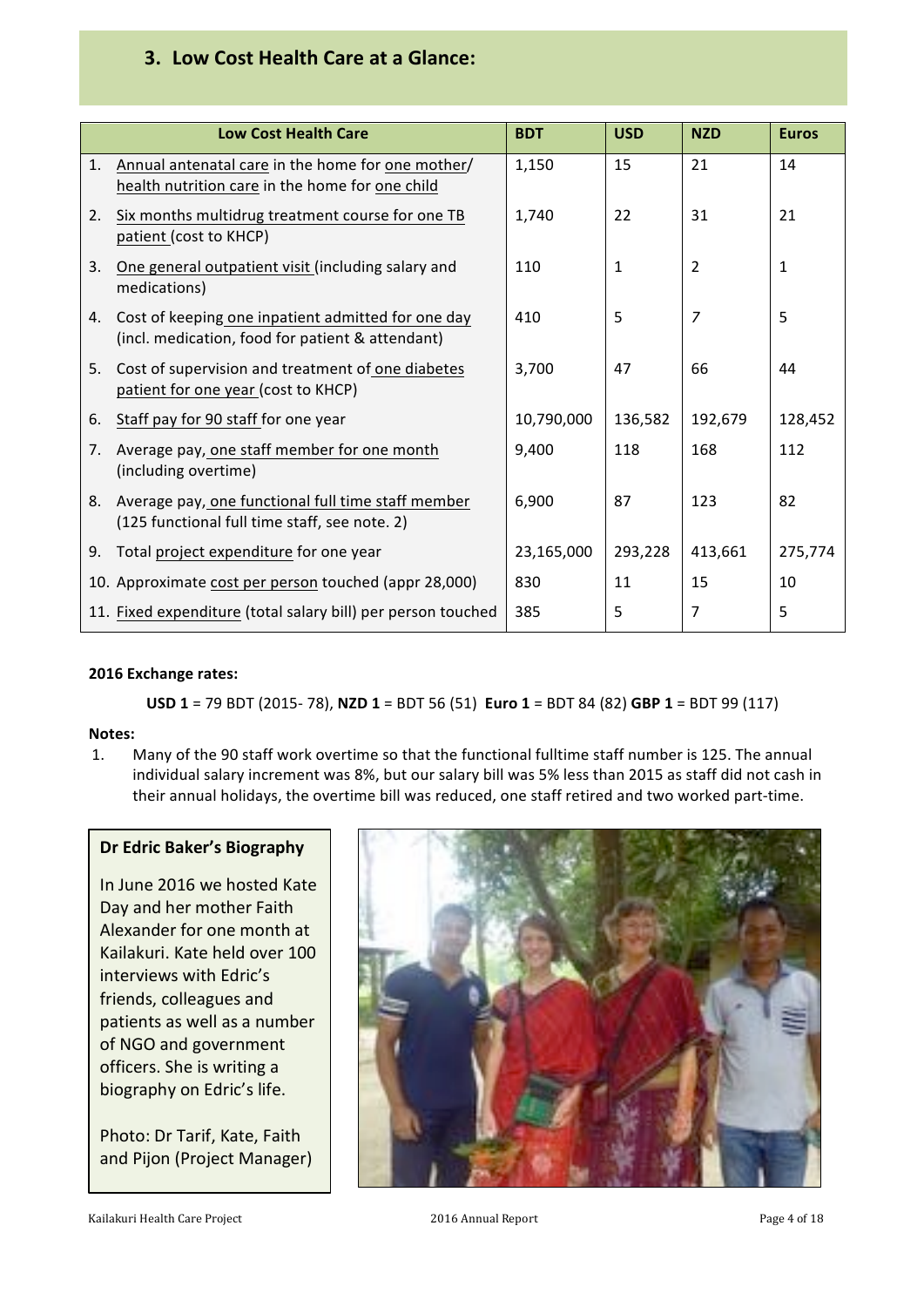# **4. Preparation for the Future**

Kailakuri faces a challenging few months as we work towards Social Welfare Department and NGO Bureau registration, so that 'Dr Baker's Organisation for Well-Being' can operate as an independent NGO. We will continue with a partner NGO in the interim. The current health care activities will continue as previously, but as a project of the new NGO. We also hope to attract the services of an English Communications and Fundraising volunteer to replace Nadine who is leaving in the next few months. We would consider anyone who is able to commit at least three to six months to the project, and willing to learn the Bengali language. Do you know of anyone who can help?

#### **i. Medical Supervision and Leadership:**

Kailakuri is primarily a paramedic-run project, with 33 paramedics and health educators, 17 village programme staff, 10 health assistants and 2 patient transfer staff. We have two internee doctors from Gonoshashtaya Kendra to provide medical supervision and expect Drs Jason and Merindy Morgenson (and their four young children) to arrive in Bangladesh within a few months. The Morgensons plan to be based in Mymensingh for six months to learn Bengali before gradually taking over medical leadership of the project.

#### **ii.** Strengthening the Paramedics:

Separate staff training is carried out once a week for the paramedic team, village health workers and general staff and twelve staff have completed a six-month non-official training programme in Mymensingh. We have enrolled two staff members in a one-year paramedic course for the first time this year.

#### **iii. Communications and Support:**

We have continued to produce quarterly English newsletters with input from volunteers such as Nadine Vickers, Ben McLaughlin and Sophie McGrath from New Zealand.

#### iv. **Committee Structures:**

This revised Diabetes Constitution was approved in 2016, and the Diabetes Committee held their bi-annual diabetes meetings. An Executive Committee of nine members has been set up in 2017 as we move to become an independent NGO, and this has taken over from the Project Advisor Committee.



**Members of the Executive Committee for Dr Baker's Organisation for Well-Being:** Md Abul Kari, Pijon Nongmin, Goren Dalbot, Mironi Hagidok, Agnes Rema, Prodeep Nokrek, Narayon Bormon and Toroni Bormon.

(Md Mujibur Rahaman was unable to attend latest Committee meeting).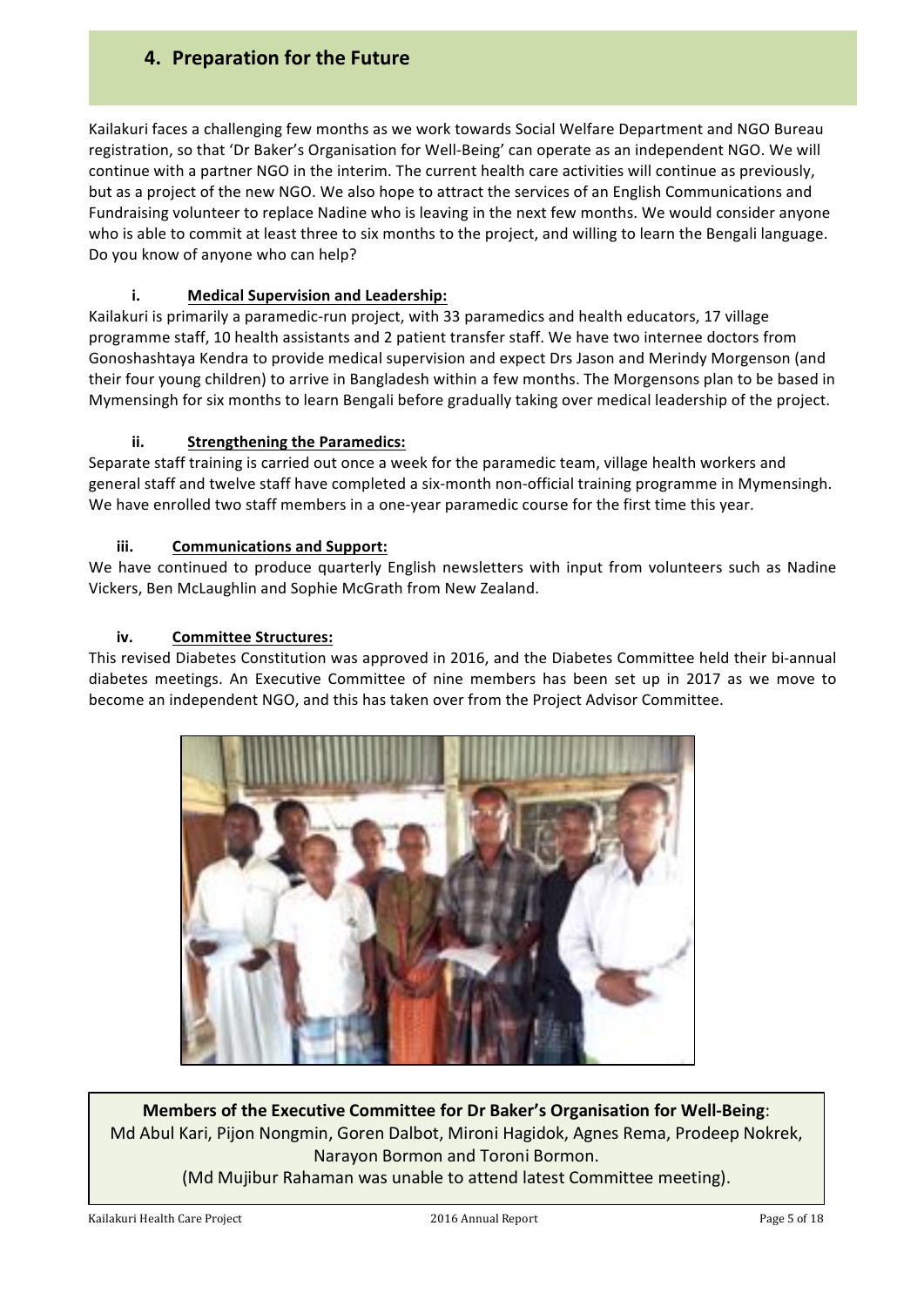Kailakuri provides **mother-child care** for all pregnant mothers and 0-4 year old children in 22 villages, which covers about 50% of the Shulakuri Union (with a population of 40,000, it is only 12% of Madhupur Thana). Maternal complications come to the inpatient service. KHCP is one of many organizations motivating for and promoting the government's immunization and family planning programmes.

**Health education** is propagated through the village programme and all the project's services and has a wide and effective impact. The Kailakuri TB Programme is responsible for the Shulakuri Union, and receives patients from parts of the surrounding Unions (i.e. when they come for diabetes treatment).

The General Outpatients service lacks the capacity to accept the number of patients who present on some days, although for long-term patients there is fairly good coverage of about 30% within an 8km radius of Kailakuri. Inpatient coverage is better, however, patient numbers prejudice patient assessment and duration of admission. Enlargement is difficult in terms of costs, staff and supervision requirements.

As per previous years, the general inpatient and outpatient statistics suggests we need to make outpatient attendance easier for working men. But this would require more paramedics, and greater project expenses. Amongst lung-TB patients, we receive a lower percentage of females (38%), probably due to their exclusion from public transport and crowded situations. But we receive many female patients with gland TB.

The **Diabetes Programme** is probably providing treatment and supervision for almost all poor Type One patients within 20 miles of its subcentres (ie from about 5% of the 11 million population in the four districts of Tangail, Jamalpur, Mymensingh and Sherpur). Tablet patients are less motivated for Kailakuri because the market price of medications is considerably less than the cost of travel to the subcentres. We are probably getting about 10% of poor Type Two's within 15 miles but almost all within five miles.

**Gender disparity** (female percentage of beneficiaries) is striking in such a strongly male dominated society:

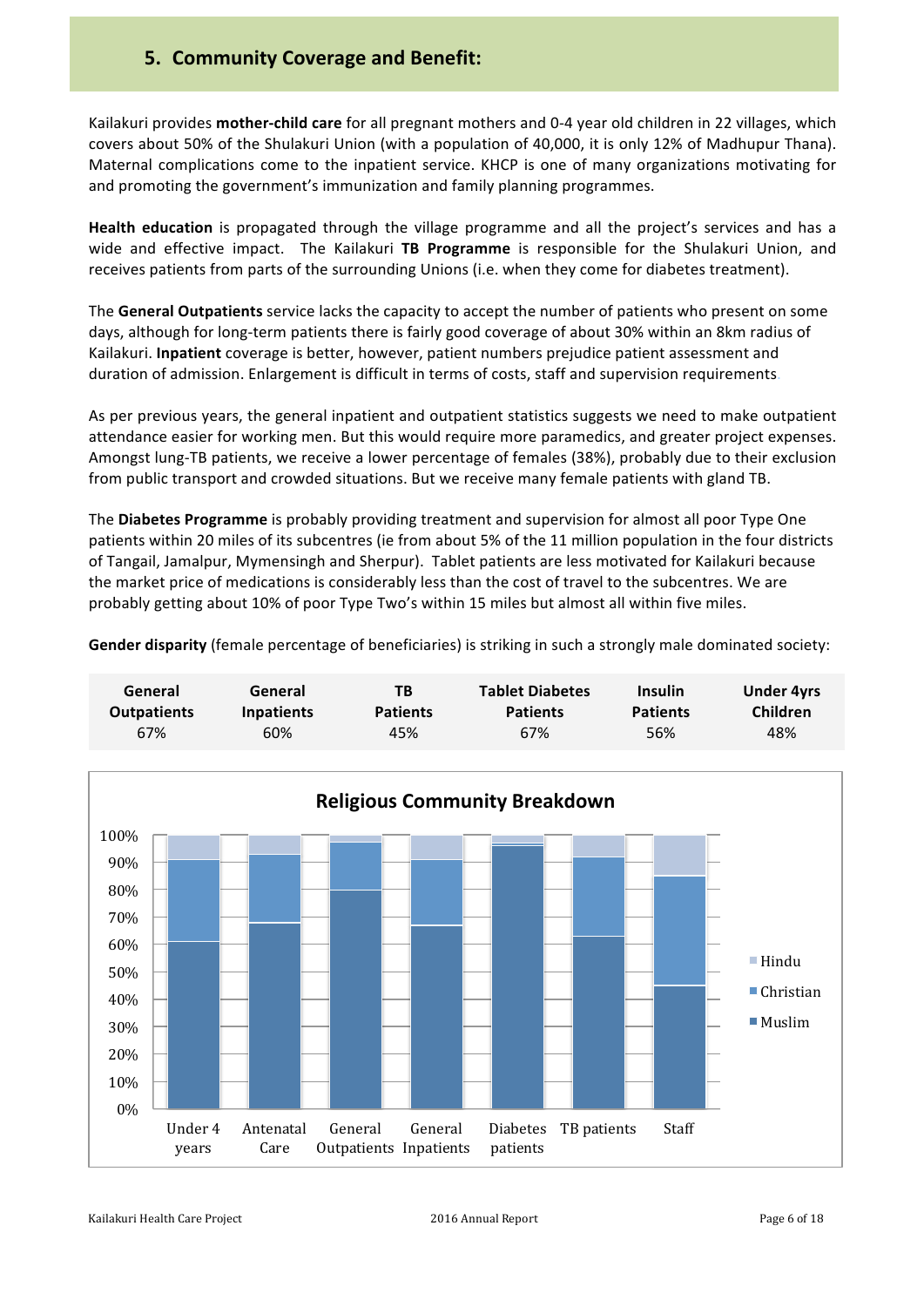# **6. Annual Accounts for 2016:**

# (1st January 2016 to  $31<sup>st</sup>$  December 2016)

| 60,367<br>85,161<br>47,69<br><b>Opening Balance</b><br><b>Income/Receipts</b><br><b>Foreign Donations</b><br>215,74<br>273,089<br>385,250<br><b>Patient Fees</b><br>18,26<br>23,114<br>32,607<br><b>Staff Meals</b><br>1,15<br>1,456<br>2,054<br><b>Local Donations</b><br>9,873<br>13,929<br>7,80<br>Miscellaneous<br>7<br>125<br>8<br><b>Total Income/Receipts</b><br>433,964<br>243,02<br>307,620<br><b>Total Opening Balance &amp; Income/Receipts</b><br>290,71<br>367,987<br>519,125<br><b>EXPENDITURE</b><br>Programmes (General, Diabetes, TB, MCH-VHP, Health Education)<br>94,60<br><b>Salaries</b><br>119,747<br>168,929<br><b>Education Materials etc</b><br>31<br>392<br>554<br>8,72<br>11,038<br>15,571<br><b>Diabetes Medications</b><br><b>Other Medicines</b><br>18,75<br>23,734<br>33,482<br>7,571<br>Diabetes Equipment<br>4,24<br>5,367<br><b>Other Medical Equipment</b><br>2,554<br>1,43<br>1,810<br>714<br>Supplies & Equipment<br>40<br>506<br><b>Patient &amp; Staff Meals</b><br>30,760<br>43,393<br>2430<br><b>Gardens and Grounds</b><br>1,268<br>71<br>899<br>3,519<br>4,964<br>Firewood<br>278<br>Lamps and Kerosene<br>1,268<br>71<br>899<br>Bedding<br>48<br>608<br>857<br><b>Travel and Conveyance</b><br>892<br>11,291<br>15,929<br>11,714<br>Poor Patients<br>656<br>8,304<br>1750<br>22,152<br>31,250<br><b>Surgical Transfers</b><br><b>Home Visits</b><br>2,375<br>133<br>1,684<br><b>Diabetes Meetings</b><br>1,152<br>1,625<br>91<br>Miscellaneous<br>79<br>1,000<br>1,411<br>MCH Village Health Programme (excluding salaries)<br>188<br>2,380<br>3,357<br><b>SUB TOTAL</b><br>195,32<br>247,241<br>348,785<br>Administration<br><b>Salaries</b><br>1330<br>16,835<br>23,750<br>Provident Fund<br>712<br>9,013<br>12,714<br>1,658<br>2,339<br>Stationery<br>131<br>Electricity<br>89<br>1,127<br>1,589<br>Phone and Emails<br>52<br>658<br>929<br>Furniture<br>103<br>1,304<br>1,839<br>75<br><b>Cycle Repairs</b><br>949<br>1,339<br><b>Building Repairs</b><br>141<br>1,785<br>2,518<br><b>Bank Fees</b><br>44<br>557<br>786<br><b>Audit Fees</b><br>95<br>1,696<br>1,203<br>Mati Central Office Service Charges<br>419<br>5,304<br>7,482<br><b>SUB TOTAL</b><br>31,91<br>40,392<br>56,982<br><b>Capital Expenditure</b><br>New Cycles<br>0<br>0<br>0<br><b>New Buildings</b><br>582<br>821<br>46<br><b>Electrical Installations</b><br>46<br>582<br>821<br>Land Purchase<br>0<br>0<br>0<br><b>SUB TOTAL</b><br>92<br>1,165<br>1,643<br><b>Government Value-Added Tax (VAT)</b><br>350<br>6,250<br>4,430<br><b>TOTAL EXPENSES</b><br>231,65<br>293,228<br>413,661<br><b>CLOSING BALANCE</b><br>59,06<br>74,759<br>105,464 | <b>INCOME</b> | <b>BDT ('000s)</b> | <b>USD</b> | <b>NZD</b> |
|----------------------------------------------------------------------------------------------------------------------------------------------------------------------------------------------------------------------------------------------------------------------------------------------------------------------------------------------------------------------------------------------------------------------------------------------------------------------------------------------------------------------------------------------------------------------------------------------------------------------------------------------------------------------------------------------------------------------------------------------------------------------------------------------------------------------------------------------------------------------------------------------------------------------------------------------------------------------------------------------------------------------------------------------------------------------------------------------------------------------------------------------------------------------------------------------------------------------------------------------------------------------------------------------------------------------------------------------------------------------------------------------------------------------------------------------------------------------------------------------------------------------------------------------------------------------------------------------------------------------------------------------------------------------------------------------------------------------------------------------------------------------------------------------------------------------------------------------------------------------------------------------------------------------------------------------------------------------------------------------------------------------------------------------------------------------------------------------------------------------------------------------------------------------------------------------------------------------------------------------------------------------------------------------------------------------------------------------------------------------------------------------------------------------------------------------------------------------------------------------------------------------------------------------------------------------------------------------------------------------------------------------------------------------|---------------|--------------------|------------|------------|
|                                                                                                                                                                                                                                                                                                                                                                                                                                                                                                                                                                                                                                                                                                                                                                                                                                                                                                                                                                                                                                                                                                                                                                                                                                                                                                                                                                                                                                                                                                                                                                                                                                                                                                                                                                                                                                                                                                                                                                                                                                                                                                                                                                                                                                                                                                                                                                                                                                                                                                                                                                                                                                                                      |               |                    |            |            |
|                                                                                                                                                                                                                                                                                                                                                                                                                                                                                                                                                                                                                                                                                                                                                                                                                                                                                                                                                                                                                                                                                                                                                                                                                                                                                                                                                                                                                                                                                                                                                                                                                                                                                                                                                                                                                                                                                                                                                                                                                                                                                                                                                                                                                                                                                                                                                                                                                                                                                                                                                                                                                                                                      |               |                    |            |            |
|                                                                                                                                                                                                                                                                                                                                                                                                                                                                                                                                                                                                                                                                                                                                                                                                                                                                                                                                                                                                                                                                                                                                                                                                                                                                                                                                                                                                                                                                                                                                                                                                                                                                                                                                                                                                                                                                                                                                                                                                                                                                                                                                                                                                                                                                                                                                                                                                                                                                                                                                                                                                                                                                      |               |                    |            |            |
|                                                                                                                                                                                                                                                                                                                                                                                                                                                                                                                                                                                                                                                                                                                                                                                                                                                                                                                                                                                                                                                                                                                                                                                                                                                                                                                                                                                                                                                                                                                                                                                                                                                                                                                                                                                                                                                                                                                                                                                                                                                                                                                                                                                                                                                                                                                                                                                                                                                                                                                                                                                                                                                                      |               |                    |            |            |
|                                                                                                                                                                                                                                                                                                                                                                                                                                                                                                                                                                                                                                                                                                                                                                                                                                                                                                                                                                                                                                                                                                                                                                                                                                                                                                                                                                                                                                                                                                                                                                                                                                                                                                                                                                                                                                                                                                                                                                                                                                                                                                                                                                                                                                                                                                                                                                                                                                                                                                                                                                                                                                                                      |               |                    |            |            |
|                                                                                                                                                                                                                                                                                                                                                                                                                                                                                                                                                                                                                                                                                                                                                                                                                                                                                                                                                                                                                                                                                                                                                                                                                                                                                                                                                                                                                                                                                                                                                                                                                                                                                                                                                                                                                                                                                                                                                                                                                                                                                                                                                                                                                                                                                                                                                                                                                                                                                                                                                                                                                                                                      |               |                    |            |            |
|                                                                                                                                                                                                                                                                                                                                                                                                                                                                                                                                                                                                                                                                                                                                                                                                                                                                                                                                                                                                                                                                                                                                                                                                                                                                                                                                                                                                                                                                                                                                                                                                                                                                                                                                                                                                                                                                                                                                                                                                                                                                                                                                                                                                                                                                                                                                                                                                                                                                                                                                                                                                                                                                      |               |                    |            |            |
|                                                                                                                                                                                                                                                                                                                                                                                                                                                                                                                                                                                                                                                                                                                                                                                                                                                                                                                                                                                                                                                                                                                                                                                                                                                                                                                                                                                                                                                                                                                                                                                                                                                                                                                                                                                                                                                                                                                                                                                                                                                                                                                                                                                                                                                                                                                                                                                                                                                                                                                                                                                                                                                                      |               |                    |            |            |
|                                                                                                                                                                                                                                                                                                                                                                                                                                                                                                                                                                                                                                                                                                                                                                                                                                                                                                                                                                                                                                                                                                                                                                                                                                                                                                                                                                                                                                                                                                                                                                                                                                                                                                                                                                                                                                                                                                                                                                                                                                                                                                                                                                                                                                                                                                                                                                                                                                                                                                                                                                                                                                                                      |               |                    |            |            |
|                                                                                                                                                                                                                                                                                                                                                                                                                                                                                                                                                                                                                                                                                                                                                                                                                                                                                                                                                                                                                                                                                                                                                                                                                                                                                                                                                                                                                                                                                                                                                                                                                                                                                                                                                                                                                                                                                                                                                                                                                                                                                                                                                                                                                                                                                                                                                                                                                                                                                                                                                                                                                                                                      |               |                    |            |            |
|                                                                                                                                                                                                                                                                                                                                                                                                                                                                                                                                                                                                                                                                                                                                                                                                                                                                                                                                                                                                                                                                                                                                                                                                                                                                                                                                                                                                                                                                                                                                                                                                                                                                                                                                                                                                                                                                                                                                                                                                                                                                                                                                                                                                                                                                                                                                                                                                                                                                                                                                                                                                                                                                      |               |                    |            |            |
|                                                                                                                                                                                                                                                                                                                                                                                                                                                                                                                                                                                                                                                                                                                                                                                                                                                                                                                                                                                                                                                                                                                                                                                                                                                                                                                                                                                                                                                                                                                                                                                                                                                                                                                                                                                                                                                                                                                                                                                                                                                                                                                                                                                                                                                                                                                                                                                                                                                                                                                                                                                                                                                                      |               |                    |            |            |
|                                                                                                                                                                                                                                                                                                                                                                                                                                                                                                                                                                                                                                                                                                                                                                                                                                                                                                                                                                                                                                                                                                                                                                                                                                                                                                                                                                                                                                                                                                                                                                                                                                                                                                                                                                                                                                                                                                                                                                                                                                                                                                                                                                                                                                                                                                                                                                                                                                                                                                                                                                                                                                                                      |               |                    |            |            |
|                                                                                                                                                                                                                                                                                                                                                                                                                                                                                                                                                                                                                                                                                                                                                                                                                                                                                                                                                                                                                                                                                                                                                                                                                                                                                                                                                                                                                                                                                                                                                                                                                                                                                                                                                                                                                                                                                                                                                                                                                                                                                                                                                                                                                                                                                                                                                                                                                                                                                                                                                                                                                                                                      |               |                    |            |            |
|                                                                                                                                                                                                                                                                                                                                                                                                                                                                                                                                                                                                                                                                                                                                                                                                                                                                                                                                                                                                                                                                                                                                                                                                                                                                                                                                                                                                                                                                                                                                                                                                                                                                                                                                                                                                                                                                                                                                                                                                                                                                                                                                                                                                                                                                                                                                                                                                                                                                                                                                                                                                                                                                      |               |                    |            |            |
|                                                                                                                                                                                                                                                                                                                                                                                                                                                                                                                                                                                                                                                                                                                                                                                                                                                                                                                                                                                                                                                                                                                                                                                                                                                                                                                                                                                                                                                                                                                                                                                                                                                                                                                                                                                                                                                                                                                                                                                                                                                                                                                                                                                                                                                                                                                                                                                                                                                                                                                                                                                                                                                                      |               |                    |            |            |
|                                                                                                                                                                                                                                                                                                                                                                                                                                                                                                                                                                                                                                                                                                                                                                                                                                                                                                                                                                                                                                                                                                                                                                                                                                                                                                                                                                                                                                                                                                                                                                                                                                                                                                                                                                                                                                                                                                                                                                                                                                                                                                                                                                                                                                                                                                                                                                                                                                                                                                                                                                                                                                                                      |               |                    |            |            |
|                                                                                                                                                                                                                                                                                                                                                                                                                                                                                                                                                                                                                                                                                                                                                                                                                                                                                                                                                                                                                                                                                                                                                                                                                                                                                                                                                                                                                                                                                                                                                                                                                                                                                                                                                                                                                                                                                                                                                                                                                                                                                                                                                                                                                                                                                                                                                                                                                                                                                                                                                                                                                                                                      |               |                    |            |            |
|                                                                                                                                                                                                                                                                                                                                                                                                                                                                                                                                                                                                                                                                                                                                                                                                                                                                                                                                                                                                                                                                                                                                                                                                                                                                                                                                                                                                                                                                                                                                                                                                                                                                                                                                                                                                                                                                                                                                                                                                                                                                                                                                                                                                                                                                                                                                                                                                                                                                                                                                                                                                                                                                      |               |                    |            |            |
|                                                                                                                                                                                                                                                                                                                                                                                                                                                                                                                                                                                                                                                                                                                                                                                                                                                                                                                                                                                                                                                                                                                                                                                                                                                                                                                                                                                                                                                                                                                                                                                                                                                                                                                                                                                                                                                                                                                                                                                                                                                                                                                                                                                                                                                                                                                                                                                                                                                                                                                                                                                                                                                                      |               |                    |            |            |
|                                                                                                                                                                                                                                                                                                                                                                                                                                                                                                                                                                                                                                                                                                                                                                                                                                                                                                                                                                                                                                                                                                                                                                                                                                                                                                                                                                                                                                                                                                                                                                                                                                                                                                                                                                                                                                                                                                                                                                                                                                                                                                                                                                                                                                                                                                                                                                                                                                                                                                                                                                                                                                                                      |               |                    |            |            |
|                                                                                                                                                                                                                                                                                                                                                                                                                                                                                                                                                                                                                                                                                                                                                                                                                                                                                                                                                                                                                                                                                                                                                                                                                                                                                                                                                                                                                                                                                                                                                                                                                                                                                                                                                                                                                                                                                                                                                                                                                                                                                                                                                                                                                                                                                                                                                                                                                                                                                                                                                                                                                                                                      |               |                    |            |            |
|                                                                                                                                                                                                                                                                                                                                                                                                                                                                                                                                                                                                                                                                                                                                                                                                                                                                                                                                                                                                                                                                                                                                                                                                                                                                                                                                                                                                                                                                                                                                                                                                                                                                                                                                                                                                                                                                                                                                                                                                                                                                                                                                                                                                                                                                                                                                                                                                                                                                                                                                                                                                                                                                      |               |                    |            |            |
|                                                                                                                                                                                                                                                                                                                                                                                                                                                                                                                                                                                                                                                                                                                                                                                                                                                                                                                                                                                                                                                                                                                                                                                                                                                                                                                                                                                                                                                                                                                                                                                                                                                                                                                                                                                                                                                                                                                                                                                                                                                                                                                                                                                                                                                                                                                                                                                                                                                                                                                                                                                                                                                                      |               |                    |            |            |
|                                                                                                                                                                                                                                                                                                                                                                                                                                                                                                                                                                                                                                                                                                                                                                                                                                                                                                                                                                                                                                                                                                                                                                                                                                                                                                                                                                                                                                                                                                                                                                                                                                                                                                                                                                                                                                                                                                                                                                                                                                                                                                                                                                                                                                                                                                                                                                                                                                                                                                                                                                                                                                                                      |               |                    |            |            |
|                                                                                                                                                                                                                                                                                                                                                                                                                                                                                                                                                                                                                                                                                                                                                                                                                                                                                                                                                                                                                                                                                                                                                                                                                                                                                                                                                                                                                                                                                                                                                                                                                                                                                                                                                                                                                                                                                                                                                                                                                                                                                                                                                                                                                                                                                                                                                                                                                                                                                                                                                                                                                                                                      |               |                    |            |            |
|                                                                                                                                                                                                                                                                                                                                                                                                                                                                                                                                                                                                                                                                                                                                                                                                                                                                                                                                                                                                                                                                                                                                                                                                                                                                                                                                                                                                                                                                                                                                                                                                                                                                                                                                                                                                                                                                                                                                                                                                                                                                                                                                                                                                                                                                                                                                                                                                                                                                                                                                                                                                                                                                      |               |                    |            |            |
|                                                                                                                                                                                                                                                                                                                                                                                                                                                                                                                                                                                                                                                                                                                                                                                                                                                                                                                                                                                                                                                                                                                                                                                                                                                                                                                                                                                                                                                                                                                                                                                                                                                                                                                                                                                                                                                                                                                                                                                                                                                                                                                                                                                                                                                                                                                                                                                                                                                                                                                                                                                                                                                                      |               |                    |            |            |
|                                                                                                                                                                                                                                                                                                                                                                                                                                                                                                                                                                                                                                                                                                                                                                                                                                                                                                                                                                                                                                                                                                                                                                                                                                                                                                                                                                                                                                                                                                                                                                                                                                                                                                                                                                                                                                                                                                                                                                                                                                                                                                                                                                                                                                                                                                                                                                                                                                                                                                                                                                                                                                                                      |               |                    |            |            |
|                                                                                                                                                                                                                                                                                                                                                                                                                                                                                                                                                                                                                                                                                                                                                                                                                                                                                                                                                                                                                                                                                                                                                                                                                                                                                                                                                                                                                                                                                                                                                                                                                                                                                                                                                                                                                                                                                                                                                                                                                                                                                                                                                                                                                                                                                                                                                                                                                                                                                                                                                                                                                                                                      |               |                    |            |            |
|                                                                                                                                                                                                                                                                                                                                                                                                                                                                                                                                                                                                                                                                                                                                                                                                                                                                                                                                                                                                                                                                                                                                                                                                                                                                                                                                                                                                                                                                                                                                                                                                                                                                                                                                                                                                                                                                                                                                                                                                                                                                                                                                                                                                                                                                                                                                                                                                                                                                                                                                                                                                                                                                      |               |                    |            |            |
|                                                                                                                                                                                                                                                                                                                                                                                                                                                                                                                                                                                                                                                                                                                                                                                                                                                                                                                                                                                                                                                                                                                                                                                                                                                                                                                                                                                                                                                                                                                                                                                                                                                                                                                                                                                                                                                                                                                                                                                                                                                                                                                                                                                                                                                                                                                                                                                                                                                                                                                                                                                                                                                                      |               |                    |            |            |
|                                                                                                                                                                                                                                                                                                                                                                                                                                                                                                                                                                                                                                                                                                                                                                                                                                                                                                                                                                                                                                                                                                                                                                                                                                                                                                                                                                                                                                                                                                                                                                                                                                                                                                                                                                                                                                                                                                                                                                                                                                                                                                                                                                                                                                                                                                                                                                                                                                                                                                                                                                                                                                                                      |               |                    |            |            |
|                                                                                                                                                                                                                                                                                                                                                                                                                                                                                                                                                                                                                                                                                                                                                                                                                                                                                                                                                                                                                                                                                                                                                                                                                                                                                                                                                                                                                                                                                                                                                                                                                                                                                                                                                                                                                                                                                                                                                                                                                                                                                                                                                                                                                                                                                                                                                                                                                                                                                                                                                                                                                                                                      |               |                    |            |            |
|                                                                                                                                                                                                                                                                                                                                                                                                                                                                                                                                                                                                                                                                                                                                                                                                                                                                                                                                                                                                                                                                                                                                                                                                                                                                                                                                                                                                                                                                                                                                                                                                                                                                                                                                                                                                                                                                                                                                                                                                                                                                                                                                                                                                                                                                                                                                                                                                                                                                                                                                                                                                                                                                      |               |                    |            |            |
|                                                                                                                                                                                                                                                                                                                                                                                                                                                                                                                                                                                                                                                                                                                                                                                                                                                                                                                                                                                                                                                                                                                                                                                                                                                                                                                                                                                                                                                                                                                                                                                                                                                                                                                                                                                                                                                                                                                                                                                                                                                                                                                                                                                                                                                                                                                                                                                                                                                                                                                                                                                                                                                                      |               |                    |            |            |
|                                                                                                                                                                                                                                                                                                                                                                                                                                                                                                                                                                                                                                                                                                                                                                                                                                                                                                                                                                                                                                                                                                                                                                                                                                                                                                                                                                                                                                                                                                                                                                                                                                                                                                                                                                                                                                                                                                                                                                                                                                                                                                                                                                                                                                                                                                                                                                                                                                                                                                                                                                                                                                                                      |               |                    |            |            |
|                                                                                                                                                                                                                                                                                                                                                                                                                                                                                                                                                                                                                                                                                                                                                                                                                                                                                                                                                                                                                                                                                                                                                                                                                                                                                                                                                                                                                                                                                                                                                                                                                                                                                                                                                                                                                                                                                                                                                                                                                                                                                                                                                                                                                                                                                                                                                                                                                                                                                                                                                                                                                                                                      |               |                    |            |            |
|                                                                                                                                                                                                                                                                                                                                                                                                                                                                                                                                                                                                                                                                                                                                                                                                                                                                                                                                                                                                                                                                                                                                                                                                                                                                                                                                                                                                                                                                                                                                                                                                                                                                                                                                                                                                                                                                                                                                                                                                                                                                                                                                                                                                                                                                                                                                                                                                                                                                                                                                                                                                                                                                      |               |                    |            |            |
|                                                                                                                                                                                                                                                                                                                                                                                                                                                                                                                                                                                                                                                                                                                                                                                                                                                                                                                                                                                                                                                                                                                                                                                                                                                                                                                                                                                                                                                                                                                                                                                                                                                                                                                                                                                                                                                                                                                                                                                                                                                                                                                                                                                                                                                                                                                                                                                                                                                                                                                                                                                                                                                                      |               |                    |            |            |
|                                                                                                                                                                                                                                                                                                                                                                                                                                                                                                                                                                                                                                                                                                                                                                                                                                                                                                                                                                                                                                                                                                                                                                                                                                                                                                                                                                                                                                                                                                                                                                                                                                                                                                                                                                                                                                                                                                                                                                                                                                                                                                                                                                                                                                                                                                                                                                                                                                                                                                                                                                                                                                                                      |               |                    |            |            |
|                                                                                                                                                                                                                                                                                                                                                                                                                                                                                                                                                                                                                                                                                                                                                                                                                                                                                                                                                                                                                                                                                                                                                                                                                                                                                                                                                                                                                                                                                                                                                                                                                                                                                                                                                                                                                                                                                                                                                                                                                                                                                                                                                                                                                                                                                                                                                                                                                                                                                                                                                                                                                                                                      |               |                    |            |            |
|                                                                                                                                                                                                                                                                                                                                                                                                                                                                                                                                                                                                                                                                                                                                                                                                                                                                                                                                                                                                                                                                                                                                                                                                                                                                                                                                                                                                                                                                                                                                                                                                                                                                                                                                                                                                                                                                                                                                                                                                                                                                                                                                                                                                                                                                                                                                                                                                                                                                                                                                                                                                                                                                      |               |                    |            |            |
|                                                                                                                                                                                                                                                                                                                                                                                                                                                                                                                                                                                                                                                                                                                                                                                                                                                                                                                                                                                                                                                                                                                                                                                                                                                                                                                                                                                                                                                                                                                                                                                                                                                                                                                                                                                                                                                                                                                                                                                                                                                                                                                                                                                                                                                                                                                                                                                                                                                                                                                                                                                                                                                                      |               |                    |            |            |
|                                                                                                                                                                                                                                                                                                                                                                                                                                                                                                                                                                                                                                                                                                                                                                                                                                                                                                                                                                                                                                                                                                                                                                                                                                                                                                                                                                                                                                                                                                                                                                                                                                                                                                                                                                                                                                                                                                                                                                                                                                                                                                                                                                                                                                                                                                                                                                                                                                                                                                                                                                                                                                                                      |               |                    |            |            |
|                                                                                                                                                                                                                                                                                                                                                                                                                                                                                                                                                                                                                                                                                                                                                                                                                                                                                                                                                                                                                                                                                                                                                                                                                                                                                                                                                                                                                                                                                                                                                                                                                                                                                                                                                                                                                                                                                                                                                                                                                                                                                                                                                                                                                                                                                                                                                                                                                                                                                                                                                                                                                                                                      |               |                    |            |            |
|                                                                                                                                                                                                                                                                                                                                                                                                                                                                                                                                                                                                                                                                                                                                                                                                                                                                                                                                                                                                                                                                                                                                                                                                                                                                                                                                                                                                                                                                                                                                                                                                                                                                                                                                                                                                                                                                                                                                                                                                                                                                                                                                                                                                                                                                                                                                                                                                                                                                                                                                                                                                                                                                      |               |                    |            |            |
|                                                                                                                                                                                                                                                                                                                                                                                                                                                                                                                                                                                                                                                                                                                                                                                                                                                                                                                                                                                                                                                                                                                                                                                                                                                                                                                                                                                                                                                                                                                                                                                                                                                                                                                                                                                                                                                                                                                                                                                                                                                                                                                                                                                                                                                                                                                                                                                                                                                                                                                                                                                                                                                                      |               |                    |            |            |
|                                                                                                                                                                                                                                                                                                                                                                                                                                                                                                                                                                                                                                                                                                                                                                                                                                                                                                                                                                                                                                                                                                                                                                                                                                                                                                                                                                                                                                                                                                                                                                                                                                                                                                                                                                                                                                                                                                                                                                                                                                                                                                                                                                                                                                                                                                                                                                                                                                                                                                                                                                                                                                                                      |               |                    |            |            |
|                                                                                                                                                                                                                                                                                                                                                                                                                                                                                                                                                                                                                                                                                                                                                                                                                                                                                                                                                                                                                                                                                                                                                                                                                                                                                                                                                                                                                                                                                                                                                                                                                                                                                                                                                                                                                                                                                                                                                                                                                                                                                                                                                                                                                                                                                                                                                                                                                                                                                                                                                                                                                                                                      |               |                    |            |            |
|                                                                                                                                                                                                                                                                                                                                                                                                                                                                                                                                                                                                                                                                                                                                                                                                                                                                                                                                                                                                                                                                                                                                                                                                                                                                                                                                                                                                                                                                                                                                                                                                                                                                                                                                                                                                                                                                                                                                                                                                                                                                                                                                                                                                                                                                                                                                                                                                                                                                                                                                                                                                                                                                      |               |                    |            |            |
|                                                                                                                                                                                                                                                                                                                                                                                                                                                                                                                                                                                                                                                                                                                                                                                                                                                                                                                                                                                                                                                                                                                                                                                                                                                                                                                                                                                                                                                                                                                                                                                                                                                                                                                                                                                                                                                                                                                                                                                                                                                                                                                                                                                                                                                                                                                                                                                                                                                                                                                                                                                                                                                                      |               |                    |            |            |
|                                                                                                                                                                                                                                                                                                                                                                                                                                                                                                                                                                                                                                                                                                                                                                                                                                                                                                                                                                                                                                                                                                                                                                                                                                                                                                                                                                                                                                                                                                                                                                                                                                                                                                                                                                                                                                                                                                                                                                                                                                                                                                                                                                                                                                                                                                                                                                                                                                                                                                                                                                                                                                                                      |               |                    |            |            |
|                                                                                                                                                                                                                                                                                                                                                                                                                                                                                                                                                                                                                                                                                                                                                                                                                                                                                                                                                                                                                                                                                                                                                                                                                                                                                                                                                                                                                                                                                                                                                                                                                                                                                                                                                                                                                                                                                                                                                                                                                                                                                                                                                                                                                                                                                                                                                                                                                                                                                                                                                                                                                                                                      |               |                    |            |            |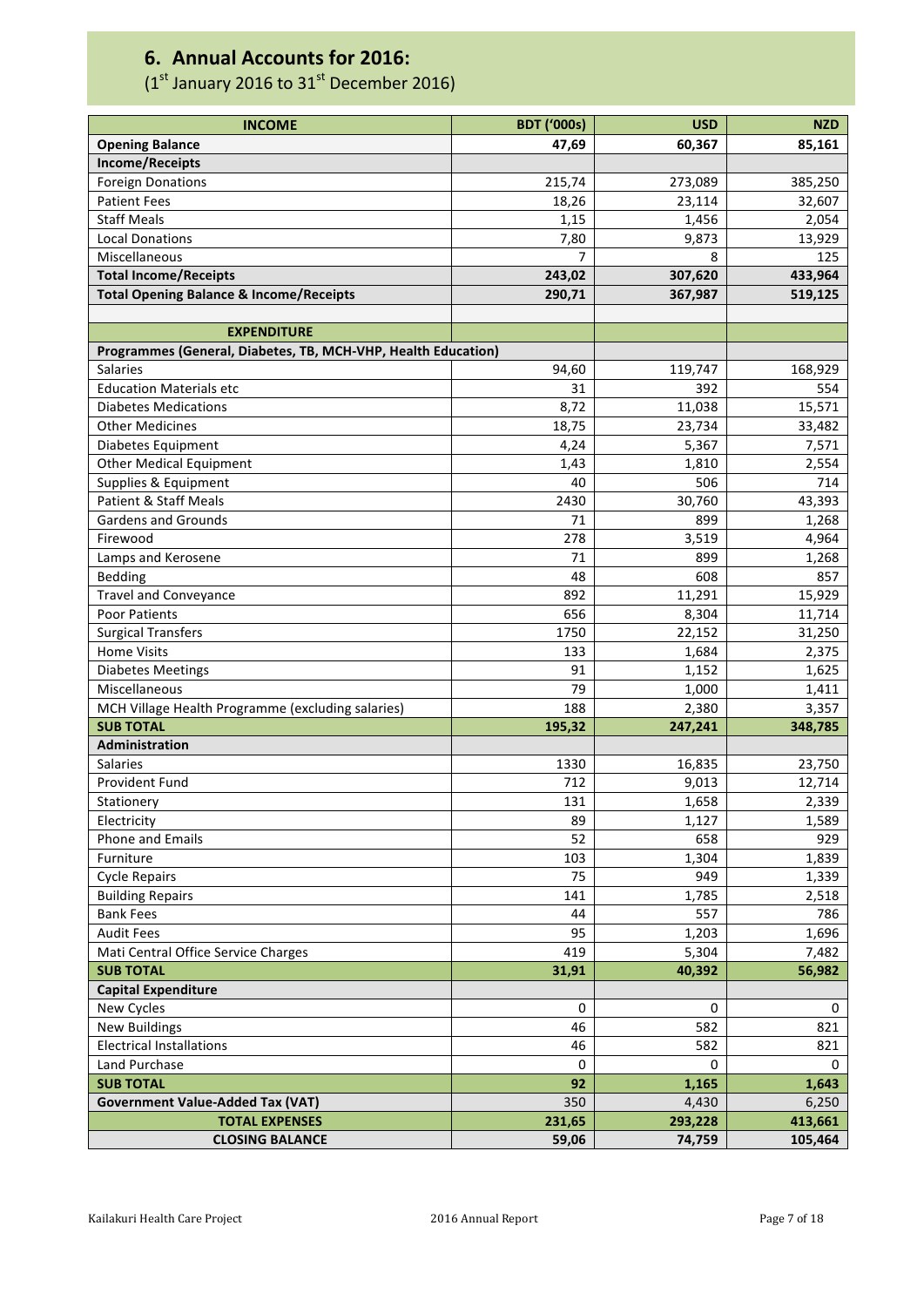#### **Notes:**

1. Expenditure Breakdown According to Programme

| Programme                                              | <b>BDT ('000s)</b> | <b>USD</b> | <b>NZD</b> | % of Total |
|--------------------------------------------------------|--------------------|------------|------------|------------|
| <b>Diabetes Programme</b>                              | 6651               | 84,190     | 118,768    | 29%        |
| Diabetes Inpatients                                    | (2085)             | (26, 392)  | (37, 232)  | (9%)       |
| <b>General Patients</b>                                | 7160               | 90,633     | 127,857    | 31%        |
| <b>General Inpatients</b>                              | (4433)             | (56,114)   | (79, 161)  | (19%)      |
| <b>General Outpatients</b>                             | (2727)             | (34, 519)  | (48,696)   | (12%)      |
| Total Inpatients, General & Diabetes                   | (6518)             | (82, 506)  | (116, 393) | (28%)      |
| Administration                                         | 2353               | 29,785     | 42,018     | 10%        |
| <b>MCH Village Programme</b>                           | 2270               | 28,734     | 40,536     | 10%        |
| <b>Surgical Transfers &amp; Poor Patient Referrals</b> | 2406               | 30,456     | 42,964     | 10%        |
| <b>Other</b>                                           | 1085               | 13,734     | 19,375     | 4%         |
| <b>Health Education</b>                                | 399                | 5,051      | 7,125      | 2%         |
| <b>Capital Expenses incl. repairs</b>                  | 308                | 3,899      | 5,500      | 1%         |
| TB                                                     | 183                | 2,316      | 3,268      | 1%         |
| <b>Government VAT</b>                                  | 350                | 4,430      | 6,250      | 2%         |
| <b>Total (excl. expenses in italics)</b>               | 231,65             | 293,228    | 413,661    | 100        |

*(all costs include salaries where appropriate)*

1. Exchange Rates at 30 November 2016 (mid-market rates from www.xe.com)

| <b>USD 1</b> = 79 BDT (2015 = 78 BDT) | <b>Euro 1</b> = 84 BDT $(2015 = 82$ BDT) |
|---------------------------------------|------------------------------------------|
| <b>NZD 1</b> = 56 BDT (2015 = 51 BDT) | <b>GBP 1</b> = 99 BDT (2015 = 117 BDT)   |

2. The total expenditure of BDT 23,165,000 (USD 293,228) has decreased by 3% since 2015.

3. This **account** is so far unaudited and **unofficial**. Differences from the official audited account will due to: different time frame, inclusion of rotating fund and lack of official data from the banks.



**Sapporo Dental College and Hospital** held a Dental Camp at Kailakuri in September 2016 (to mark the 1<sup>st</sup> anniversary of Kailakuri founder Dr Edric Baker's death).

Kailakuri Health Care Project **2016** Annual Report Page 8 of 18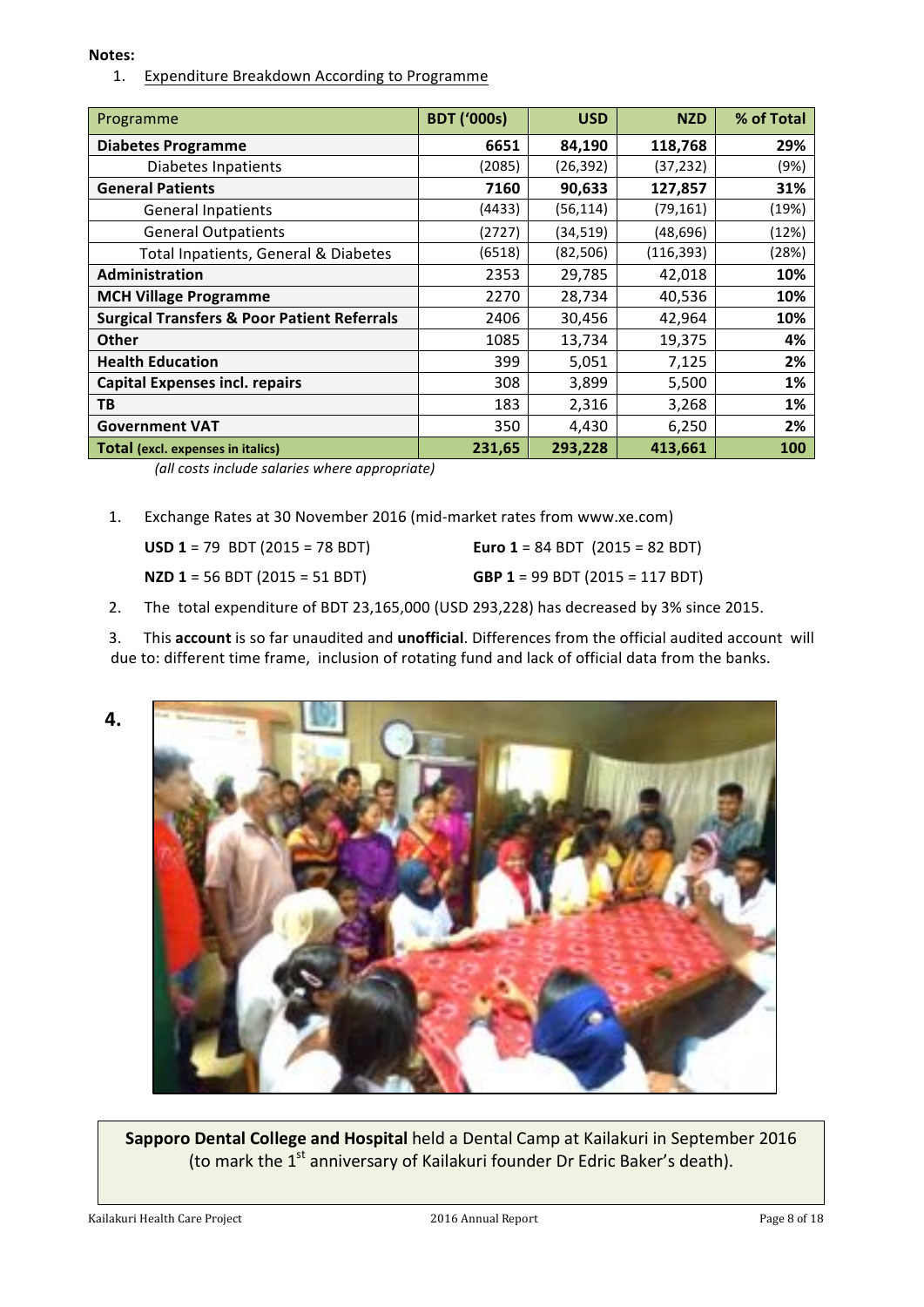# **7. Donor Supporter List:**

- I. Overseas Donors and Supporters
- 1. The **Morgan Family Foundation** (New Zealand)

Our very special thanks go to Mr Gareth Morgan, a prominent New Zealand philanthropist and economist, and UNICEF ambassador, whose solid support has made it possible for us to continue working with the poor as they care for their own people.

- 2. **World Child Future Foundation** (Switzerland) for supporting our Mother-Child Village Health Programme from September 2013.
- 3. A very generous Japanese donor (Dr Mariko Inui) who sponsors our surgical transfer programme
- 4. The Japanese Overseas Christian Medical Service
- 5. To New Zealand supporters and family of Nadine Vickers who carried through our English office and communications, especially **Invercargill Central Baptist Church** who finance her flights and visas.
- 6. **New Zealand donors** giving via the NZ Link Group, the NZ Anglican Mission Board and the NZCMS (including some giving very large private donations).
- 7. Asia Connection Incorporated (ACI) USA, who collect private donations on behalf of Kailakuri.
- 8. The **Quail Roost Foundation, (**QRF), USA, who continue to support us with an annual grant.
- 9. Members of the **NZ Link Group** who give extremely generously of their time and wisdom to support KHCP and visit the project from time-to-time.
- 10. American donors (including some giving very large private donations) giving via ACI, including generous support from Dr George Christian, a former colleague of Edric in Vietnam.
- 11. Jason and Merindy Morgenson and Nicholas and Emily Tseffos for enthusiastically fund-raising on our behalf in America.
- 12. Howick Presbyterian Church, Auckland, New Zealand
- 13. Preston Russell Trust, Invercargill, New Zealand, who contribute monthly financial support
- 14. Support from Mukogawa Christ Church and Ashiyo San-Jo Church in Japan
- 15. Ms. Junko Yuasa, a Japanese donor who visited the Kailakuri project in 2016.
- 16. St. Stephen's Anglican Church, Whangaparoa, New Zealand.
- 17. **St. Patrick's Catholic Church**, Lincoln, New Zealand.
- 18. The **Anglican Cathedral parish of Nelson**, New Zealand.
- 19. Homegroup at St Martins church, Spreydon, Christchurch
- 20. The **Rotary Club of Kapiti**
- 21. **Overseas Bangladeshis** in America, Japan, Hong Kong, Singapore, Australia and New Zealand.
- 22. St Paul's Union Church, Taupo, New Zealand.
- 23. **British and Italian private donors**.
- 24. Other **Churches in New Zealand**
- 25. NZCMS, AAW, NZAMB, and CWS for friendship, support and prayer back-up.
- 26. The NZ Bangladesh Association and especially Mr Ataur Rahman and Dr. Mohammad Islam Sakku for friendship, advice and enabling essential contacts in New Zealand and Bangladesh.
- 27. Many others (especially overseas Bangladeshis) who have given us great encouragement.
- 28. Everyone who has given via Pay Pal (through Kailakuri website link).

#### **II. In-Country Support**

- 1. The Government of Bangladesh gives authorisation and gives support through the Damien Foundation and local support at subdistrict level.
- 2. The Mati NGO, our umbrella NGO, which manages government authorisation and liaison and channels our funding through their Bank account.
- 3. **BIRDEM Hospital** (Diabetes Association of Bangladesh) which along with Novo Nordisk and Lilly Company provides low cost insulin to poor diabetes and free insulin for young diabetes.

Over the years **BIRDEM Hospital** has probably given more support to our work than any other group (their insulin subsidy equates to 13% of our annual running costs)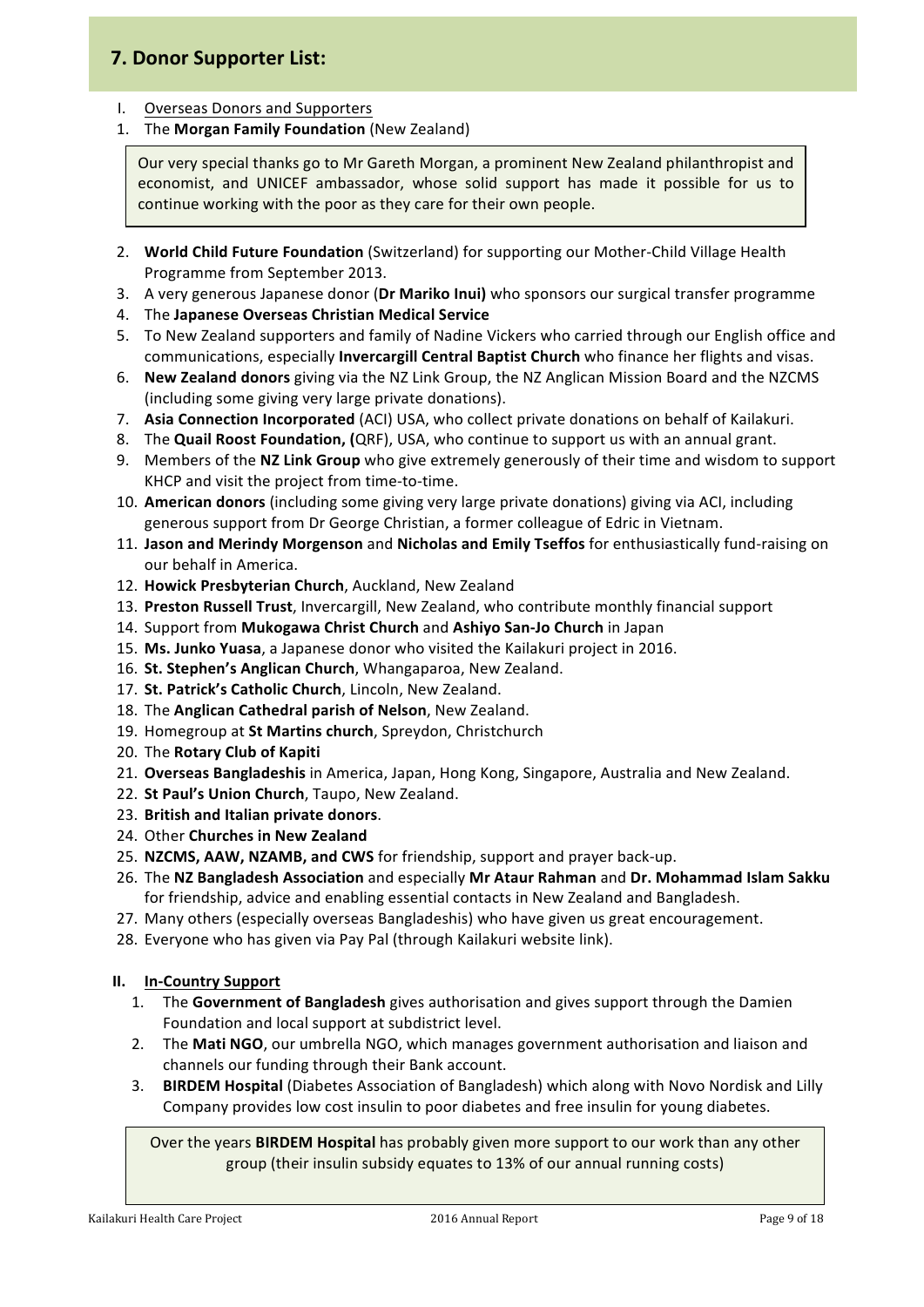#### **II. In-Country Support (continued)**

- 4. **Damien Foundation** provides free investigations and medicines for TB patients and brings the KHCP TB programme into the National TB programme.
- 5. The Bangladesh National Society for the Blind Dr K. Zaman Eye Hospital in Mymensingh provides free or low cost surgery for cataract and care of other eye patients.
- 6. **Gonoshashtaya Kendra** for providing two-monthly rotating internee doctors since October 2014, as well as offering low-cost surgery and additional medical training for our paramedics
- 7. **GK Shondari Club and Medine Club f**or organising a large number of blood donations
- 8. **Pacific Pharmaceuticals** gives a large donation of free drugs every month
- 9. The **Centre for the Rehabilitation for the Paralysed (CRP**) which provides almost free care and surgery for our patients.
- 10. The **Sapporo Dental College and Hospital** in Dhaka for providing almost free dental treatment camps at Kailakuri.
- 11. Two women from the Mandi Christian community (Mrs Kanchon Rozario of Nalikhali and Mrs **Dirobala Nokrek of Mominpur)** who made donations of land for diabetes sub centres.
- 12. **British Women's Association** have given donations for buildings and furnishings.
- 13. **Probash Bongo**, a Bangladeshi-Belgian group, who donated funds to fill up the huge hole beside the maternity building, so this space can be used more productively in the future.
- 14. **Notre Dame College** who provide accomodation to Dhaka patients almost free of charge.
- 15. The **project's committee members** give generously of their time and wisdom for the management of the project.
- 16. **Dr. Sen of the National Burns Unit** in Dhaka for giving us free patient care.
- 17. The Apon Drug Rehabilitation Centre in Dhaka which provides free care for our patients.
- 18. Prominent members of the business, political and civil service community have given generously of their time and wisdom to help the project, especially Md. Abdur Razzak (M.P), Md. Yakub Ali (Shulakuri Union Chairman), Md. Shafiqul Islam (of the Statistics Ministry) and Md. Abdullah-Al-Mahmud (Mintu) and Md. Risal Mahmud (Peal-Pipeline Engineers and Associates Ltd.).
- 19. **Donbari group** gave a generous donation towards the construction of an admin building
- 20. **Dr Zia** from Dhaka, Opurbo Majumdar (Singapore), Md Jahid Islam and Shahid Khan (a Bangladeshi living in Australia) have all given generously.
- 21. Other **Bangladeshi friends** who have given both monetary donations and wise advice.
- 22. Md. Hanif Sonket (of Ittadhy television programme) and other members of the Bangladesh **media community** for enormous positive publicity support, essential for development of an incountry funding base and finding a national doctor.
- 23. For all of those who have donated through the Matir 'piggy' banks distributed throughout Bangladesh (and those who have requested a bank for their shop, school, business etc).
- 24. **St Vincent Sick Centre** provides subsidised treatment to KHCP surgical transfer patients during surgical-medical camps twice each year, run by visiting Italian and Korean doctors.
- 25. The Pirgacha Mission, The Holy Cross Fathers and Sisters, the Taize Brothers, Protibondi **Community Centre, the Church of Bangladesh, the Xavarian Fathers and the Marist Sisters give** various kinds of help including important advice when needed.
- 26. **Caritas NGO**, Bangladesh, who provide follow-up midwifery training in Dhaka
- 27. **Blue Roses Foundation** who have donated medicine supplies
- 28. A number of Bangladesh **young people's voluntary service groups** who inspired by our TV publicity (thanks again Md. Hanif Sonket) have determined to help the poor in their own community or to find support for the Kailakuri project (most especially in Phulbagh, Modhupur, Phulbaria, Tangail, Dhaka, Hong Kong and Canada).
- 29. A number of medical students from various areas in Bangladesh who have visited Kailakuri, empathise with our model of health care for the poor, and wish to help in the future.
- 30. Local religious leaders who inspire us to work with the poor.
- 31. Representatives of **various TV channels, newspapers, magazines** and **Facebook groups** within and outside of Bangladesh who publicised Edric's work at Kailakuri and honoured his passing.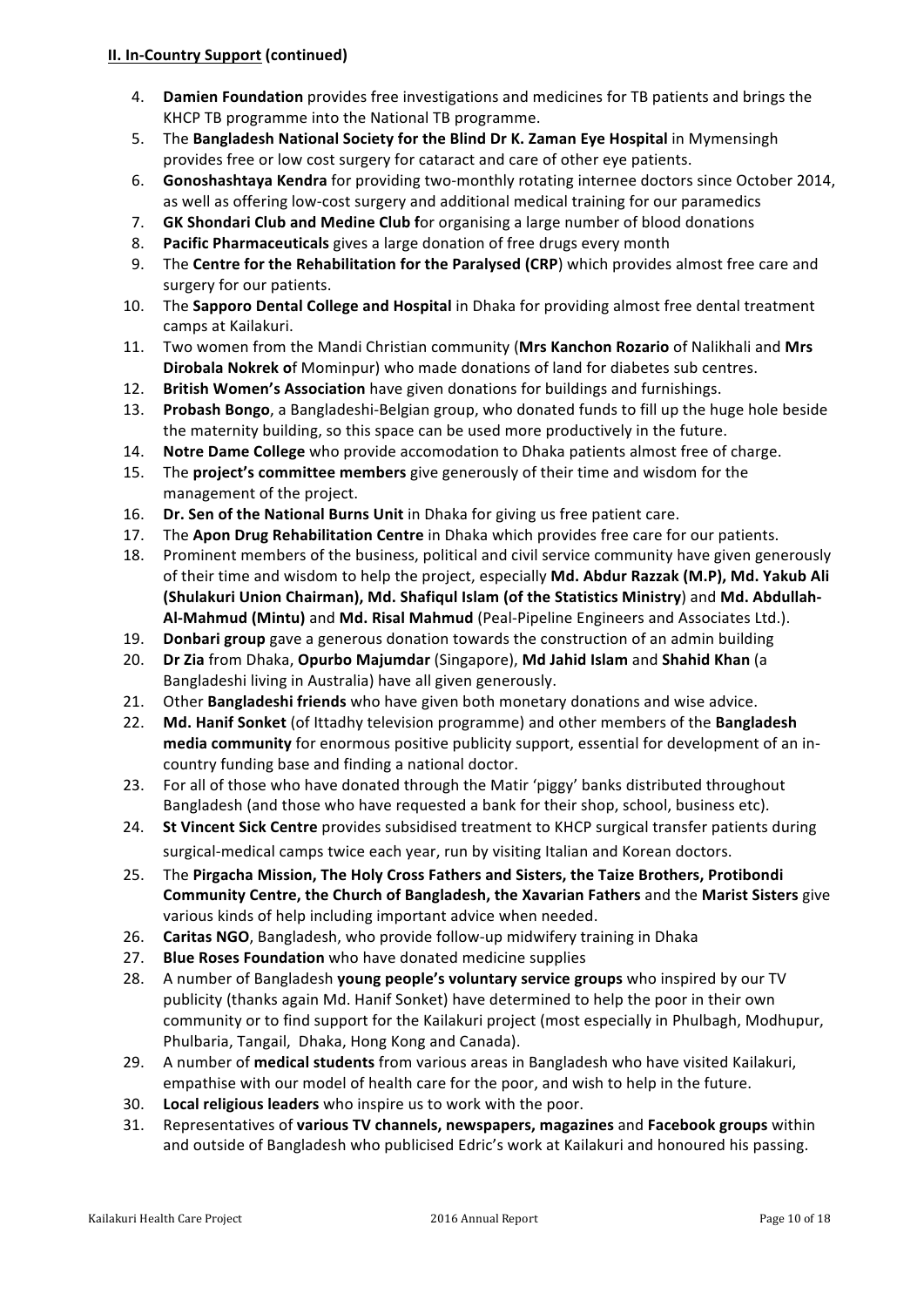# **8. Financial Situation and Budget:**

#### **I.** Income, Expenditure and Balances for 2016 and 2017 (projected):

|                                           | 2016    | 2017    |
|-------------------------------------------|---------|---------|
|                                           | USD     | USD     |
| <b>Opening Balance</b>                    | 60,367  | 74,759  |
| Income                                    | 307,620 | 246,835 |
| Total                                     | 367,987 | 321,594 |
| Expenditure                               | 293,228 | 307,889 |
| Balance                                   | 74,759  | 13,705  |
| Income Breakdown (%):<br>Н.               |         |         |
| <b>Opening Balance</b>                    | 17%     | 19%     |
| <b>Patient Fees</b>                       | 6%      | 6%      |
| Other Local Income                        | 3%      | 3%      |
| <b>Foreign Donations</b>                  | 74%     | 72%     |
| Ш.<br><b>Source of Foreign Donations:</b> |         |         |
| <b>USA</b>                                | 15%     | 20%     |
| NZ.                                       | 69%     | 64%     |
| Switzerland                               | 10%     | 10%     |
| Japan                                     | 6%      | 6%      |

**Notes:**

(1) The income, expenditure and balances shown correspond to  $1<sup>st</sup>$  January to  $30<sup>th</sup>$  December financial years (as against NGO and audit  $1^{st}$  September to  $31^{st}$  August financial years)

(2) Opening balances refer to balances within Bangladesh.

# **9. Staff, Training and Health Education:**

#### The essence of "Health for the Poor by the Poor" is that ordinary local people are trained in the project for the aims and work of the project. It depends on motivated local staff and committed leadership.

Kailakuri Health Care Project has 90 staff. The leadership roles include Mr. Sujit Rangsa as Acting Medical Coordinator, Pijon Nongmin as Project Manager (and provisional ED), Roton Mia as Programme Administrator and Heads of Departments for Outpatients, Inpatients, Diabetes, TB and Mother-Child-Health. New Zealand volunteer Nadine Vickers has fulfilled the English Communications/Funding role and we expect Doctors Jason and Merindy Morgenson to arrive in late 2017 and take over medical leadership.

**I. The Health Action Team:** 71 (77% of staff), headed by Acting Medical Coordinator Sujit Rangsa

| i. Acting Medical Coordinator             |    |  |
|-------------------------------------------|----|--|
| ii. Paramedics and Health Educators:      | 32 |  |
| iii. Short term rotating Internee Doctors |    |  |
| iv. Health Assistants:                    | 10 |  |
| v. Village Mother-Child Care Staff:       | 17 |  |
| vi. Cooks:                                |    |  |
| vii. Patient Transfer staff               |    |  |

40% of the health action team work with general patients, 30% with diabetes, 24% in Village Mother-Child Care, 3% with TB and 3% with transfer of patients.

| II. Support Staff: 21 (23% of staff) |    |
|--------------------------------------|----|
| ii. Assistant Director, Management   | 1  |
| iii. English Communications          |    |
| iv. Administration and Office Staff: | h  |
| v. Finance Staff:                    | 3  |
| vi. Garden, Compound, Market etc.:   | 10 |
|                                      |    |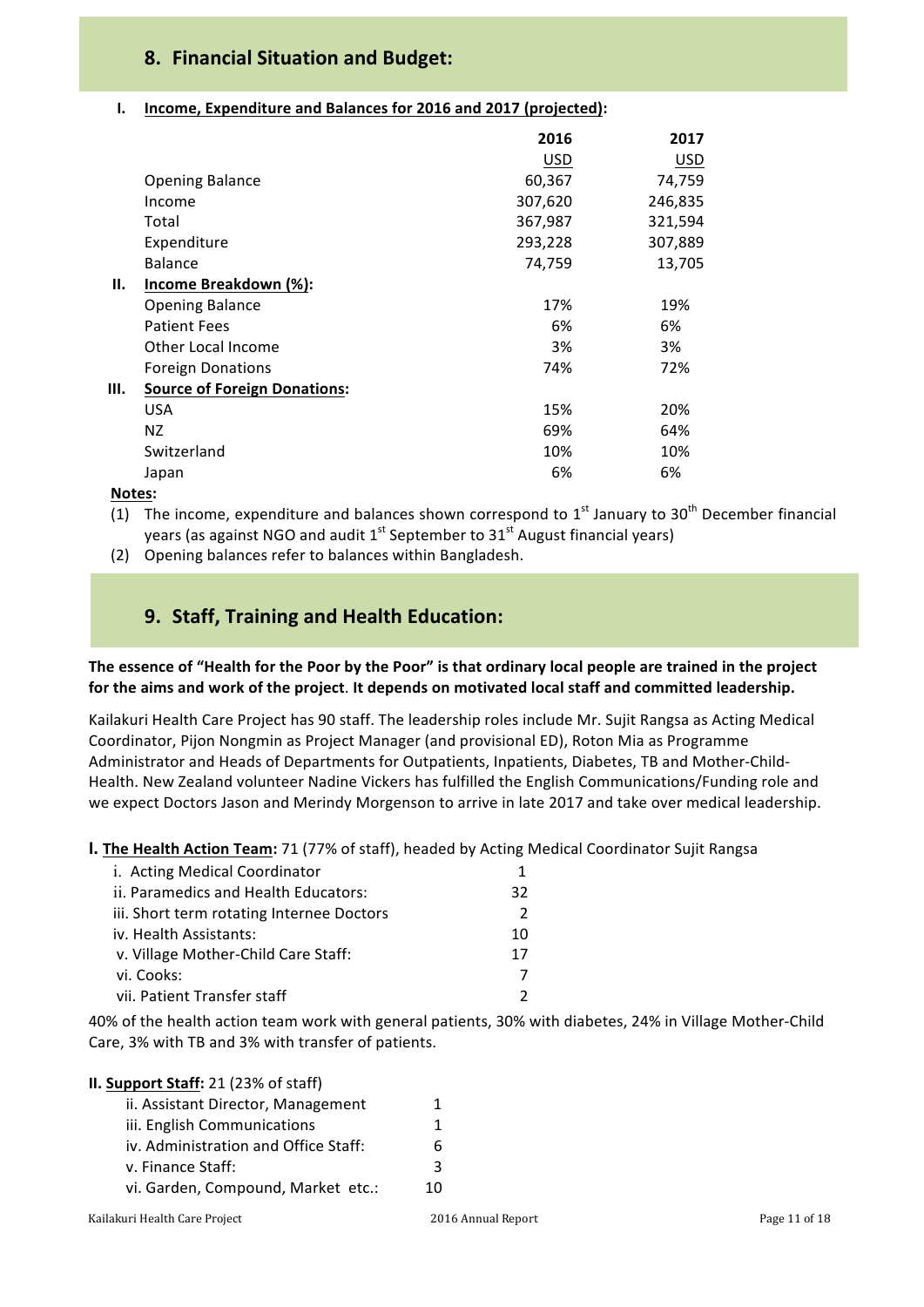#### **III. Staff Gender and Religious Breakdown**

Amongst the staff, 62% are male and 38% are female; Muslim 45%, Christian 40%, Hindu 15%. The project, of necessity, is labour intensive. Staff pay comprises 50% of all project costs.

#### **IV. Staff Training:**

All staff have been trained in the project, previously by the medical coordinator. Now the senior paramedics give the on-going training to the rest of the staff. Twelve senior paramedics have completed a six-month Local Medical Assistant and Family Planning (LMAF) training course in Mymensingh. Five have had short midwifery training from CARITAS in Dhaka. TB paramedics are trained and supervised by Damien Foundation. One paramedic has had eye training from the BNSB Eye Hospital in Mymensingh and diabetes training from BIRDEM Hospital (Diabetes Association of Bangladesh).

#### **V. Health Education**:

Health and nutrition education is essential and a priority in KHCP activities. It is probably the project's most cost effective intervention. The 4 health educators give constant teaching in inpatient and outpatient departments and in the diabetes sub-centres and teaching is ongoing by all the staff in the village motherchild and TB programmes. The very strong emphasis on teaching and awareness plus the fact that almost all staff are local **ensures the transmission of important health concepts and messages throughout the** community and brings about community change. About 28,000 people received health education messages during 2016.

#### **VI. Ongoing Medical Leadership/Supervision**

As Edric has commented previously, the project should have at least two full-time appropriately orientated committed medical doctors, not diverted into fundraising, communication, negotiation and other nonmedical activities. At this time it is managing well with its team of paramedics following the Standard Treatment Book and medical oversight provided by rotating doctors from GK.

#### The entire project set-up and its work depend on the basic concepts of egalitarianism and the equal worth and rights of staff, patients and all people. All must be connected.



Assistant Professor Dr Shareef Hasan has retired from a government hospital and now devotes his time to treating poor, deprived patients. He specialises in skin graft operations and his team have carried out several free skin-graft operations for Kailakuri burns patients at outside clinics.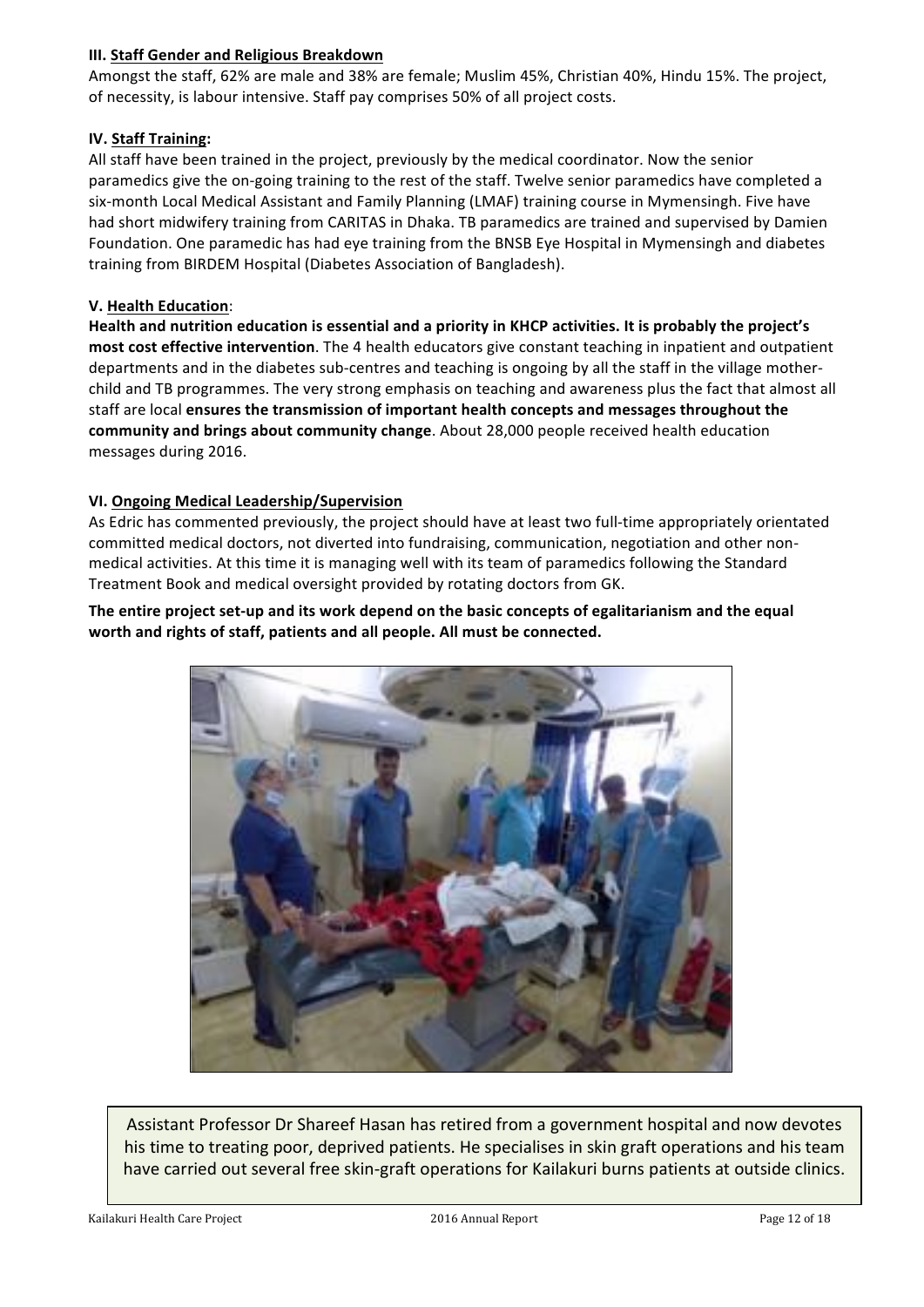# **10.The Mother, Child Village Health Programme (VHP):**

Our village health staff visit the home of every pregnant mother and 0-4 year old child in our 22 village areas at least once a month. They offer health advice, promote immunisations and family planning, monitor weight gain amongst 0-4 years children and provide treatment for a number of common illnesses.

#### **Kailakuri Statistics for 2016**

Number of Villages: 22 (population about 18,442)

Staff: 17, Village Workers 12, Supervisors 5

Under 4yr old Child Care: 1,438 (10% more than 2015) at years' end. Weight chart survey at the end of the year showed nutrition problems in 4% (failure to gain weight over three consecutive months, a drop of 0.8kg not yet regained or below  $3^{rd}$  centile on weight chart). This very low figure shows the quality of care and teaching given. Unfortunately malnourished children needing admission do not readily come. Immunizations: Staff continue to support the government's EPI programme.

Antenatal Care: 470 mothers were given ANC (5% less than in 2015).

Delivery Care: 10% of ANC mothers had staff assisted deliveries, 42 deliveries (18% less than in 2015), 31 in their homes and 11 at the project health centre.

Family Planning: Staff continue to motivate couples to use the government programme and 26 couples received oral contraceptives from the VHP.



(We are training one of the Muslim VHP staff to become a supervisor)

The total cost of the VHP for 12 months was BDT 2,270,000 (USD 28,734) (NZD 40,536) (Euro 27,024) about BDT 1150 (USD 15 ) (NZD 21) (Euro 14) per mother or child cared for.



New Zealand volunteers Sophie McGrath (nurse) and Ben McLaughlin (doctor) who visited Kailakuri in March 2017. They are seen talking with outpatient paramedic Minhaz. We would welcome the service of other medical or administration volunteers at Kailakuri.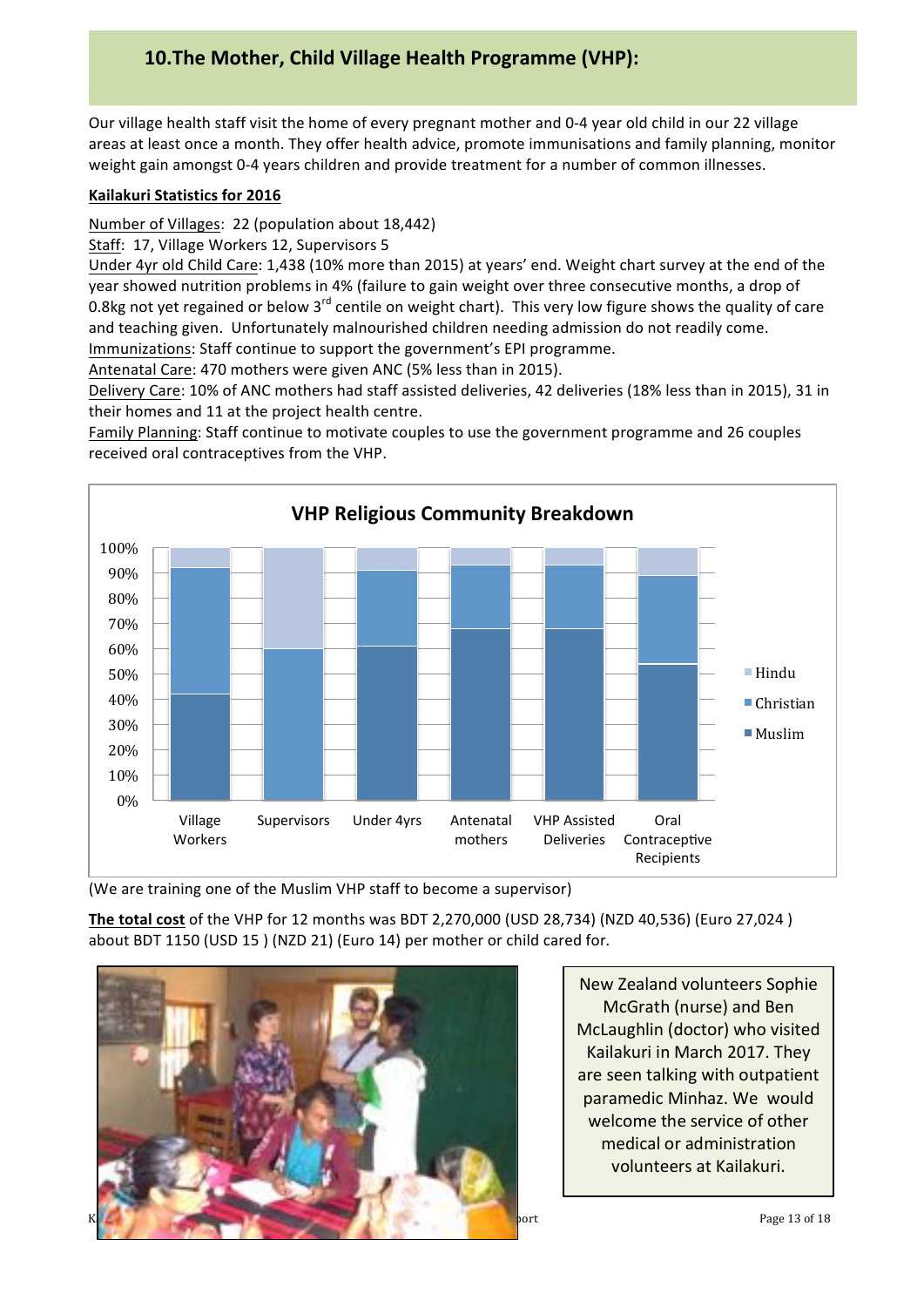# **11.The Primary Health Care Diabetes Programme:**

At KHCP all the work is done by paramedics under medical supervision, while linking with BIRDEM (Diabetes) Hospital which provides concession rate insulin, without which the KHCP programme would be unable to continue. Patients under the age of 25 are linked into the BIRDEM-Novo Nordisk "Changing Diabetes in Children" and "Life For a Child" programmes which provide free insulin. The 114 young people involved follow the same KHCP methods as all the other KHCP diabetes patients monitoring their diabetes by Benedict urine test and adjusting their insulin doses accordingly, taught and supervised by paramedics and trainers the same as all other Kailakuri patients.

#### **Kailakuri Statistics for 2016**

**End of Year Patient Analysis Total Number**: 1,803 (5% increase from 2015) **Treatment**: Insulin 854 (47%), Glibenclamide tablets 943 (52%), Diet alone 6 (1%) **Religio-Ethnic Breakdown**: Muslim 1,738 (96%), Hindu 43 (2%) Christian 22 (2%) **Gender:** Male 507 (28%), Female 1,296 (72%) (Hindus and males are not coming in proportion to their expected numbers in the community)

#### **Insulin Patients**

| Total number treated during 2016: |           | 903 (6% increase from 2015) |  |
|-----------------------------------|-----------|-----------------------------|--|
| Continuing from 2015              |           | 805                         |  |
| Started in 2016                   |           | $+98$                       |  |
| <b>Transferred Out</b>            | $-1$      |                             |  |
| Defaulted                         | $-21(2%)$ | -49                         |  |
| Died                              |           |                             |  |
| Continuing into 2017              |           | 854                         |  |
|                                   | $-27(3%)$ |                             |  |

| <b>End of Year Analysis</b>                   | <b>Insulin Patients</b>   | <b>Tablet Patients</b>    |  |
|-----------------------------------------------|---------------------------|---------------------------|--|
| <b>Total Number of Patients</b>               | 854                       | 949                       |  |
| <b>Regular Attendance</b>                     | 98%                       | 93%                       |  |
| <b>Diabetes Control (Benedict):</b>           | Good 75%<br>Fair 20%      | Good 65%<br>Fair 20%      |  |
| Distance of Home from nearest                 | Within 15 miles 94%;      | Within 15 miles 82%,      |  |
| Sub-Centre:                                   | 0-5 miles 34%,            | 0-5miles 25%,             |  |
| $[15$ miles = 24km, 10 miles = 16km, 5miles = | 6-10miles 34%,            | 6-10miles 29%,            |  |
| 8km                                           | 11-15 miles 26%           | 11-15miles 28%            |  |
| Functional Literacy: (able to write name      | 70%                       | 59%                       |  |
| & read or write a very simple letter).        |                           |                           |  |
| Age:                                          | Under 30yrs 39%,          | Under 30yrs 4%,           |  |
|                                               | Under 21yrs 12%           | Under 21yrs 0%            |  |
| <b>Economic Status:</b>                       | Very Poor 32%,            | Very Poor 36%,            |  |
| [based on home visit assessment].             | Extremely Poor 66%        | Extremely Poor 63%        |  |
| <b>Religio-ethnic Status:</b>                 | Muslim 96%, Christian 1%, | Muslim 96%, Christian 2%, |  |
|                                               | Hindu 3%                  | Hindu 2%                  |  |
| <b>Gender breakdown:</b>                      | Male 36%, Female 64%      | Male 21%, Female 79%      |  |
|                                               |                           |                           |  |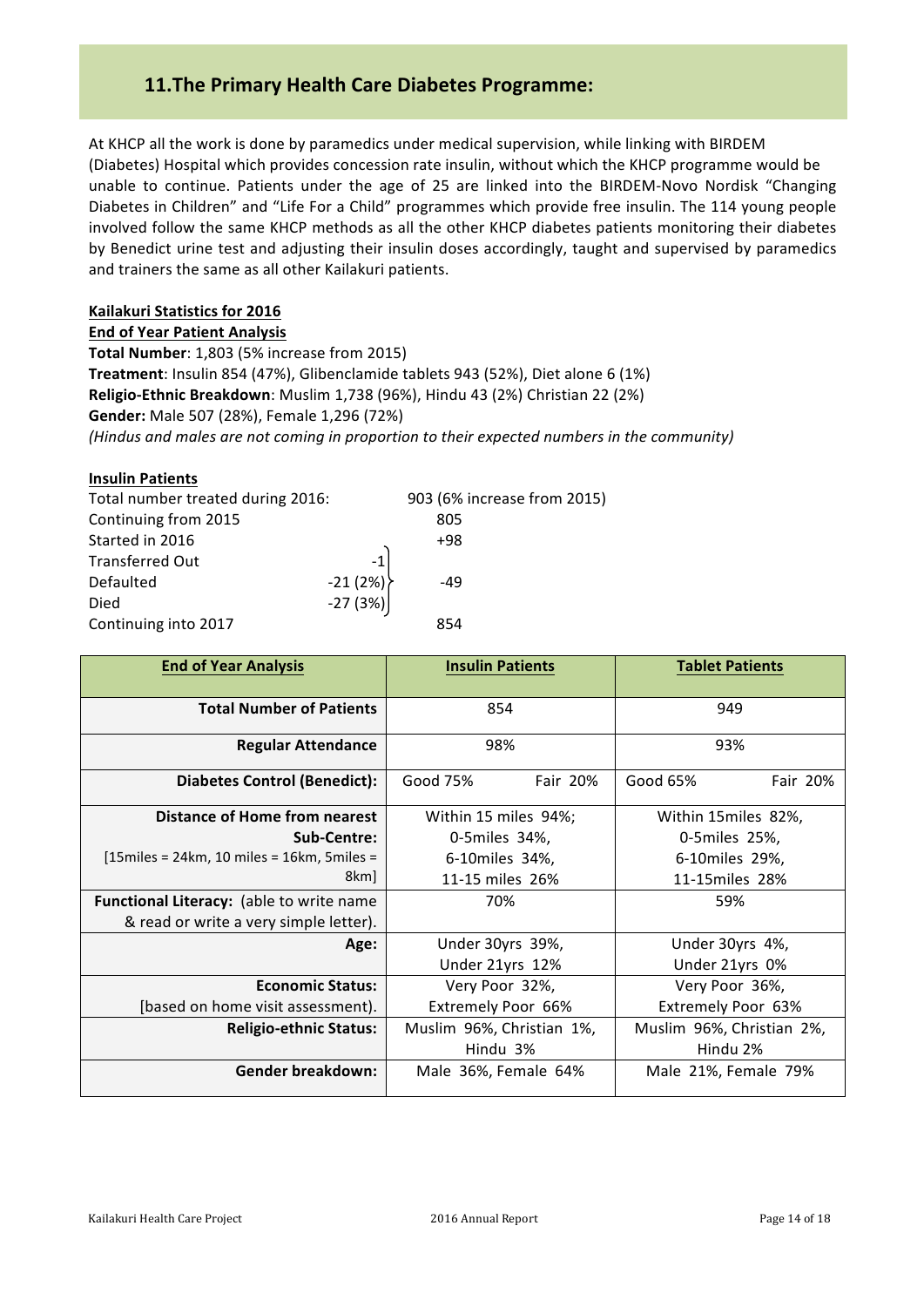#### **Glibenclamide Tablet Patients**

| Total number treated in 2016: |              | 1.170     | (5% increase from 2015) |
|-------------------------------|--------------|-----------|-------------------------|
| Continuing from 2015          |              | 919       |                         |
| Started in 2016               |              | $+251$    |                         |
| Changed to diet only          | $-6$         |           |                         |
| Transferred                   | $-7$         |           |                         |
| Defaulted                     | $-172$       | $-227$    |                         |
| Died                          | -8           |           |                         |
| Changed to Insulin            | -40 $\prime$ |           |                         |
| Continuing into 2017          |              | 949 (+3%) |                         |

#### **Diabetes Patients Admitted at Kailakuri**

**Total Number:** 457 (3% decrease from 2015) **Average Duration of Admission**: 12 days **Religio-Ethnic Breakdown:** Muslim 96%, Christian 1%, Hindu 3%

**Gender:** Male 34%, Female 66%

43% of the admitted patients were new to the project, admitted for diabetes teaching and for wasting and other problems. All admitted patients and their attendants receive twice-daily diabetes and other education, most especially needed by new patients and other patients failing to control their diabetes.

The long average duration of admission is due to weighting by patients with advanced foot ulceration (with severe infection and necrosis) and a few patients with chronic osteomyelitis. There is no other satisfactory hospital to which these patients can be referred. There were 4 inpatient deaths (1% of admissions), all of whom died of severe, uncontrolled diabetes (two had a stroke, one had pneumonia and one heart failure).

#### **Top Ten Diabetes Inpatient Problems**:

- 1. Wasting
- 2. Inadequate understanding of diabetes
- 3. Badly controlled diabetes (several with ketoacidosis)
- 4. Peptic ulcer
- 5. Other chronic complications of diabetes (neuropathy, nephropathy)
- 6. Diabetic foot ulcers
- 7. Urinary tract infections
- 8. Cataracts (including retinopathy)
- 9. Hypertension
- 10. Pregnancy/delivery

Followed by: ascaris, pneumonia, gynaecological problems, ketoacidosis, diabetes TB, diarrheal diseases, skin conditions, otitis media

#### **New Insulin Patients sent for Concession Insulin Registration to BIRDEM Hospital, Dhaka**

Number of patients sent: 98 Travel cost: BDT 352,800 (USD 4,466), (NZD 6,300) Average cost per patient BDT 3,600 (USD 46), (NZD 64)

| <b>Cost of Diabetic Stock</b> | BDT (000's taka) | USD       | <b>NZD</b> |
|-------------------------------|------------------|-----------|------------|
| Insulin:                      | 3778             | 47,823    | 67,464     |
| (Project Portion 17%)         | (659)            | (8, 342)  | (11,768)   |
| (BIRDEM Portion 83%)          | (31, 19)         | (39, 481) | (55, 696)  |
| Glibenclamide Tablets         | 1,96             | 2,481     | 3,500      |
| Diabetes Equipment            | 4.24             | 5,368     | 7,571      |
| <b>Total Cost</b>             | 43.98            | 55,671    | 78,536     |
| Cost to Project               | 1279             | 16,190    | 22,839     |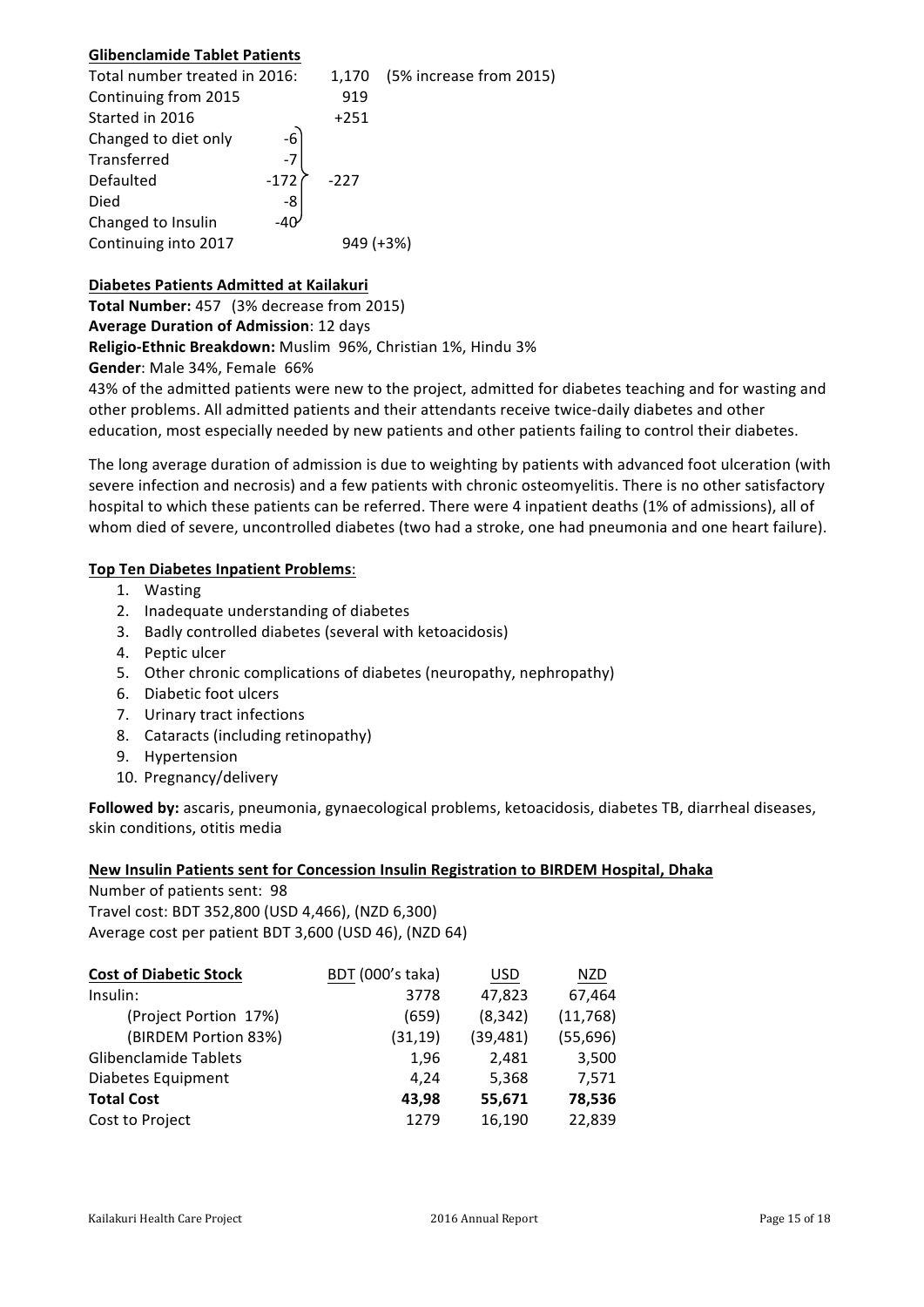#### **Estimated Cost of the Diabetes Programme (to KHCP)**

|                                       | BDT (000's taka) | <b>USD</b> | NZD     |
|---------------------------------------|------------------|------------|---------|
| Stock                                 | 1279             | 16,190     | 22,839  |
| <b>Inpatient Care</b>                 | 2085             | 26,392     | 37,232  |
| <b>Staff Salaries</b>                 | 2050             | 25,949     | 36,607  |
| Non-Diabetes Medicine etc.            | 562              | 7,114      | 10,036  |
| Cost of sending Patients to Dhaka     | 353              | 4,468      | 6,304   |
| <b>Meetings</b>                       | 91               | 1,152      | 1,625   |
| <b>Other Travel &amp; Home Visits</b> | 2,31             | 2.924      | 4,125   |
| <b>Total</b>                          | 66,51            | 84,190     | 118,768 |

The cost to the project was **BDT 6651,000** (USD 84,190) (NZD 118,768), about 30% of the KHCP expenditure for the year and about BDT 3,700 (USD 47), (NZD 66) per patient. If the BIRDEM subsidy of BDT 1,850 (USD 23) (NZD 33) is added it becomes **BDT 5,950** (USD 75), (NZD 106) per patient per year.

# **12.General Patient Care:**

| 2016                   | <b>Outpatients</b>                            | <b>Inpatients</b>                                 |
|------------------------|-----------------------------------------------|---------------------------------------------------|
| <b>Patient visits</b>  | 25,294 (7% more than 2015)                    | 1,587 admissions (4% more than 2015)              |
|                        | Distance of Home: 0-2 miles 47%, 2-5          | 1,130 general patients (8% increase)<br>$\bullet$ |
| $[2miles = 3.2km, 5]$  | miles 31%, over 5 miles 22%                   | 457 diabetes patients (3% decrease)               |
| $miles = 8km$ ]        |                                               | Average no of admitted patients: 37 (23           |
|                        |                                               | general plus 14 diabetes)                         |
|                        |                                               | Average duration of stay for general              |
|                        |                                               | patients: 8 days (12 days for diabetes            |
|                        |                                               | patients) (overall average stay 10 days).         |
| Religio-ethnic         | Muslim 87%, Christian 10%, Hindu 3%           | Muslim 67%, Christian 24%, Hindu (9%)             |
| breakdown              |                                               |                                                   |
| Gender                 | Male 34%, Female 66%                          | Male (48%), Female (52%)                          |
|                        | Children under 5yrs 8%                        | Children under 5yrs (23%)                         |
| <b>Top 10</b>          | <b>Outpatient Problems</b> (no of visits):    | <b>General Inpatient Problems:</b>                |
|                        | Peptic ulcer<br>1.                            | Pregnancy/ delivery problems<br>1.                |
|                        | Asthma<br>2.                                  | Malnutrition/wasting<br>2.                        |
|                        | 3.<br>Hypertension                            | Diarrhoeal diseases<br>3.                         |
|                        | <b>Gynecological problems</b><br>4.           | Abscesses, sores and ulcers<br>4.                 |
|                        | Epilepsy<br>5.                                | Pneumonia<br>5.                                   |
|                        | Urinary tract infections<br>6.                | Peptic ulcer<br>6.                                |
|                        | Pneumonia<br>7.                               | Gynecological problems<br>7.                      |
|                        | 8. Other skin diseases                        | 8.<br>Asthma/bronchitis                           |
|                        | 9. Abscesses, sores and ulcers                | 9.<br>Psychiatric problems                        |
|                        | 10. Pregnancy                                 | 10. Kidney problems                               |
| <b>Followed by</b>     | kidney problems, psychiatric problems,        | fractures, hypertension, arthritis, injuries      |
|                        | arthritis/back pain, anaemia, otitis media,   | burns and virus fever, urinary tract infection,   |
|                        | eye problems, worms, respiratory              | anaemia, newborn babies and worms,                |
|                        | infections, bronchitis, other virus fevers,   | poisoning patients, TB, epilepsy, jaundice        |
|                        | injuries and burns, nutrition problems        |                                                   |
| <b>Cost of Running</b> | <b>Cost of Running the General Outpatient</b> | <b>Cost of Running the Inpatient Department</b>   |
| the Department         | (inc VHP) for 12 months was BDT               | (general plus diabetes) for 12 months was         |
|                        | 2,727,000 (USD 34,519) (NZD 48,696),          | BDT 6,518,000 (USD 82,506) (NZD 116,393).         |
|                        | making cost per visit BDT 110 (USD 1)         | With a total 1,520 patients and average stay      |
|                        | (NZD 2) which includes salaries,              | of 10 days that is 410 BDT (USD 5) (NZD 7)        |
|                        | medicines, stationery etc.                    | per patient per day.                              |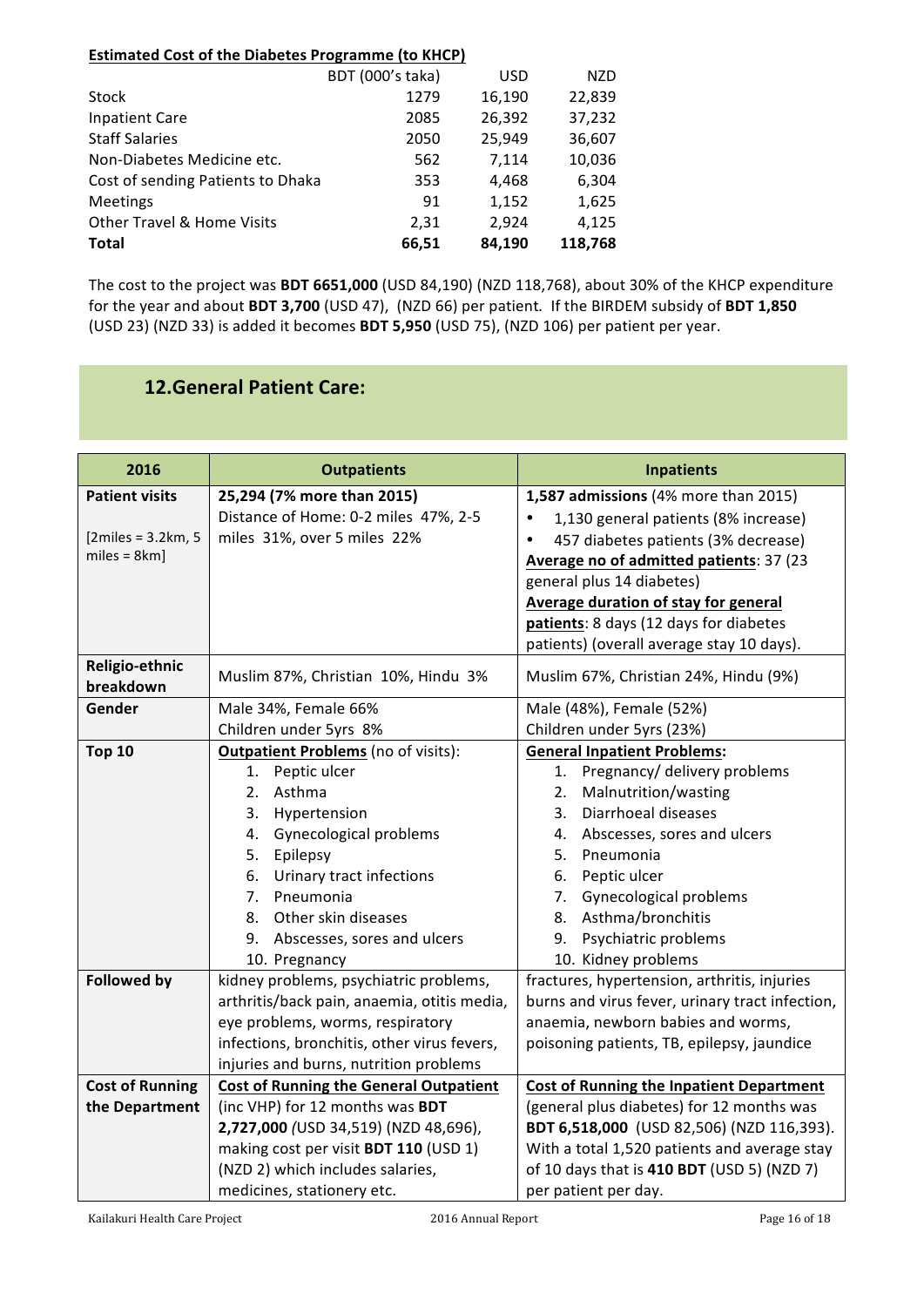#### **III. Surgical Transfers and Poor Patient Referrals:**

Surgical transfers comprise patients sent to other hospitals for surgery. 190 such patients were transferred, 56% more than in 2015. Poor patient referrals comprise patients sent to elsewhere for investigations or non-surgical treatment. The combined expenditure for the two groups was **BDT 2,406,000** (USD 30,456) (NZD 42,964), 9% more than 2015*.*

# **13.The TB Programme:**

This programme is implemented by KHCP staff under the Damien Foundation is part of the government's national TB programme and a sub-centre of the Madhupur TB clinic. Bangladesh has the world's sixth largest TB problem. Prevalence is estimated to be 404 per 100,000 population. The national DOTS (Direct Observation Treatment, Short Term) programme is now able to concentrate on MDR (multiple drug resistance), child, sputum negative and extra-pulmonary TB. Disease prevention is by poverty alleviation, health education, treatment of infected cases and BCG (for prevention of life-threatening childhood cases).

#### **I. Success Rate***:*

32 sputum positive patients started treatment between July 2015 and June 2016. Nine were subsequently transferred to other centres. Of the remaining 23 patients, 1 defaulted and 1 died i.e. **91% cure rate**.

#### **II. Kailakuri Statistics for 2016:**

| <b>Total Number Treated</b>        |         |     | 105 (13% increase from 2015) |  |
|------------------------------------|---------|-----|------------------------------|--|
| No. Continuing from 2015           |         | 39  |                              |  |
| Started in 2015                    | +66.    |     | (3% decrease from 2015)      |  |
| Completed                          | -57     |     |                              |  |
| Transferred                        | -8      |     |                              |  |
| Defaulted                          |         | -69 |                              |  |
| Died                               | $-3(3%$ |     |                              |  |
| <b>Treatment Failed</b>            | 5       |     |                              |  |
| Continuing into 2017               | 19      |     |                              |  |
| (Preventative Treatment 17)        |         |     |                              |  |
| III. Patient Analysis:             |         |     |                              |  |
| Category 1 (new sputum positives): |         | 36  | (34%)                        |  |
| Category 2 (retreatment):          |         |     | (7%)                         |  |

#### 100% followed treatment regularly.

Category 3 (non-pulmonary) 45 (43%) Preventative treatment 17 (16%)

Of the three patients who died, one had uncontrolled diabetes and multiple drug-resistant TB. One committed suicide because of family problems and third died of tubercular meningitis (TB of the brain).

**Distance from home:** 67% were from within five miles and 33% within two miles 44% were under 30 years of age **Religio-Ethnic Breakdown:** Muslim 63%, Christian 29%, Hindu 8% **Gender:** Male 61%, Female 39% 17 patients (16%) were hospitalized, 13 at Kailakuri and 4 at Jalchatra 3% patients also had diabetes.

The **total cost** to KHCP of the TB Programme was **BDT 183,000** (USD 2,316) (NZD 3,268) which comes to **BDT 1,740** (USD 22) (NZD 31) per patient.